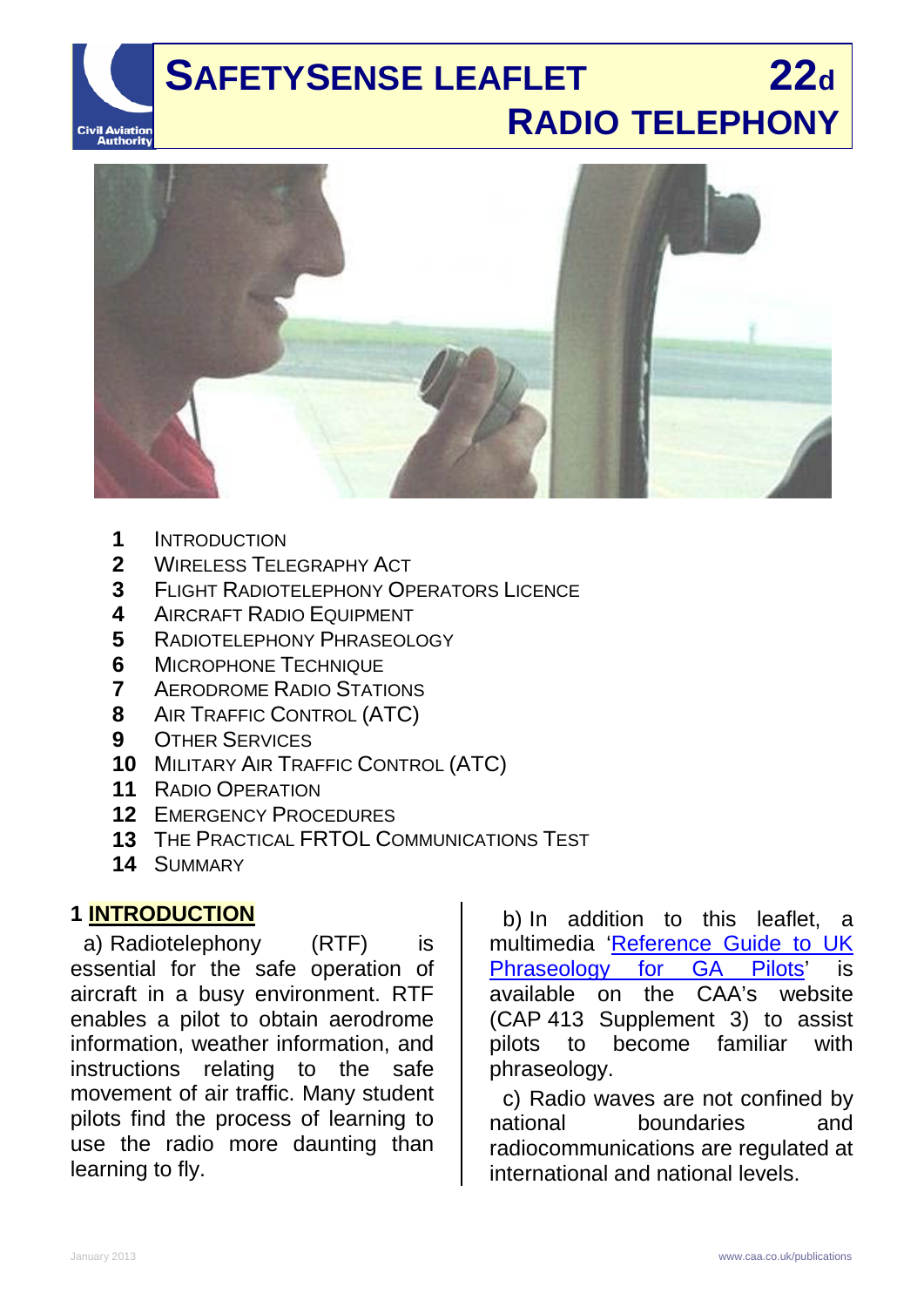# **2 WIRELESS TELEGRAPHY ACT**

a) Under the Wireless Telegraphy (WT) Act 2006 it is an offence to install or use radio transmission equipment without a licence. The Office of Communications (Ofcom) is responsible for managing that part of the radio spectrum used for civil purposes in the UK and has contracted the CAA's Directorate of Airspace Policy (DAP) to administer WT Act radio licences for aircraft, aeronautical ground stations and navigation aids on their behalf.

b) An Aircraft Licence is required for radio equipment installed in an aircraft. A Transportable Licence is required for any hand-held VHF radio transmitting equipment with an integral antenna and power supply. This may be for 'back-up' use on multiple aircraft, or for normal use in gliders, microlight aircraft, balloons, hand gliders and for other aviation-related activities such as parachuting and paragliding.

c) The aircraft radio equipment, whether installed or hand-held, is required to have been approved either by the UK CAA or by the European Aviation Safety Agency (EASA), who are now responsible for all aircraft radio equipment approvals under the European Technical Standard Order (ETSO) Authorisations process.

d) An Aeronautical (Ground) Station Licence is required for the operation of any radio equipment on the ground; even for hand-held VHF radio equipment which you might think was already covered by a Transportable Licence for use in aircraft.

# **3 FLIGHT RADIOTELEPHONY OPERATORS LICENCE**

a) The Safety Regulation Group of the CAA issues 'appropriate licences' for aircraft flight radiotelephony operators, generally being a Flight Radiotelephony Operators Licence (FRTOL) issued either as a stand-alone licence or in conjunction with a flight crew licence. Operators of Aeronautical Radio Stations providing Air Traffic Services must hold either an Air Traffic Controllers Licence, a Flight Information Service Officer's Licence or a Radio Station<br>Operator's Certificate of Operator's Certificate of Competence. Glider pilots and student pilots under training are, subject to certain conditions, exempt under ANO 2009 Article 51 from the requirement to hold an FRTOL. However, glider pilots without an FRTOL are not permitted to use the radio to communicate with an Air Traffic Control (ATC) unit.

b) The FRTOL entitles the holder to operate the radio equipment in any aircraft. An FRTOL may include the word 'Restricted', but this does not affect operations in most GA aircraft. Renewal of a stand-alone UK FRTOL with a ten-year validity requires the holder to complete Form [SRG 1106](http://www.caa.co.uk/SRG1106) and pay the appropriate fee. A UK FRTOL issued after 17 September 2012 does not expire, but is only valid if the holder has language proficiency in English at Level 6, or Level 4 or 5 that has not expired.

c) The holder of an FRTOL limited to 'VHF Only' may not use transmitting equipment operating in the HF aeronautical bands below 30 MHz. This limitation may be removed by obtaining a pass in the HF written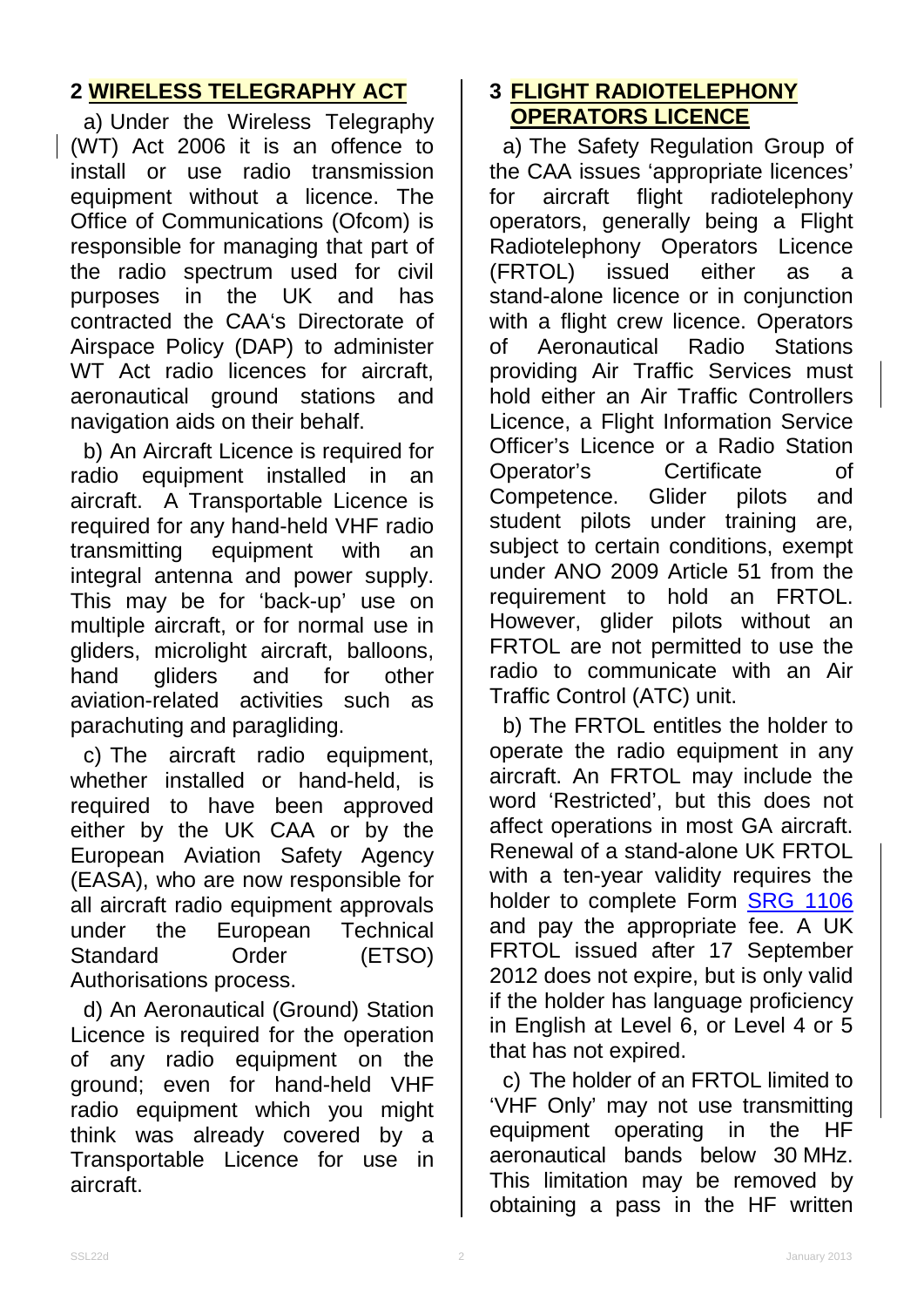examination with an RTF Examiner<br>authorised to conduct the HF authorised to conduct the examination, or by obtaining a pass in<br>the Part-FCL Navigation group the Part-FCL Navigation group examinations at CPL/ATPL level.

d) It is essential that the holder of an FRTOL is familiar with the phraseology and procedures used for aeronautical communication. ATC frequencies are often busy, necessitating the use of concise phrases without ambiguity. **Long-winded radio calls waste time and may endanger others.**

e) As a direct result of aircraft accidents RTF phraseology has been progressively modified to avoid any possibility of ambiguity or confusion. Specific phrases have well-defined meanings and should not be modified by the operator. Some recreational pilots consider that they don't need to know the full vocabulary used for RTF communication, yet when communicating with an Air Traffic Service Unit (ATSU) they may encounter any aspect of it. Every radio user must be fully conversant with the nature of the air traffic service provided, and be able to understand the radio calls they may hear.

# **4 AIRCRAFT RADIO EQUIPMENT**

a) Aircraft VHF radio equipment used for communications operates in the aeronautical mobile band 117.975 MHz to 137.000 MHz with a channel spacing of either 25 kHz or 25 kHz/8.33 kHz. Channel spacing of 25 kHz and 8.33 kHz provide 760 and 2280 frequencies respectively within the band.



b) GA aircraft VHF radio equipment typically has 760 channels spaced at 25 kHz; some older radios have only 720 channels with an upper limit of 135.975 MHz, these are not allowed for IFR flight, or for VFR flight in certain countries including Germany.

c) Some installed and hand-held VHF radio equipment also includes coverage of the aeronautical radio navigation band 108.000 MHz – 117.975 MHz which is used by radio navigation facilities such as VOR and ILS. Air Traffic Information Services (ATIS) broadcasts of aerodrome information to aircraft may be carried on some VORs in addition to ATIS frequency assignments in the aeronautical mobile band.



d) Aircraft VHF radio equipment is fitted with a minimum of controls. Rotary knobs or switches select the operating frequency, allowing it to be adjusted in steps of 1 MHz, 100 kHz, and either 50, 25 or 8.33 kHz. On some equipment an additional switch selection is necessary to select 25 kHz resolution. This may take the form of a toggle switch or require a rotary selector knob to be pulled out. Many radios do not display the third decimal of the frequency. This creates the impression that the frequency ends in a  $(. x2)$  or a  $(. x7)$ rather than (. x25 or .x75). e.g.

| 121.025 shown as 121.02 |  |
|-------------------------|--|
| 121,050 shown as 121,05 |  |
| 121.075 shown as 121.07 |  |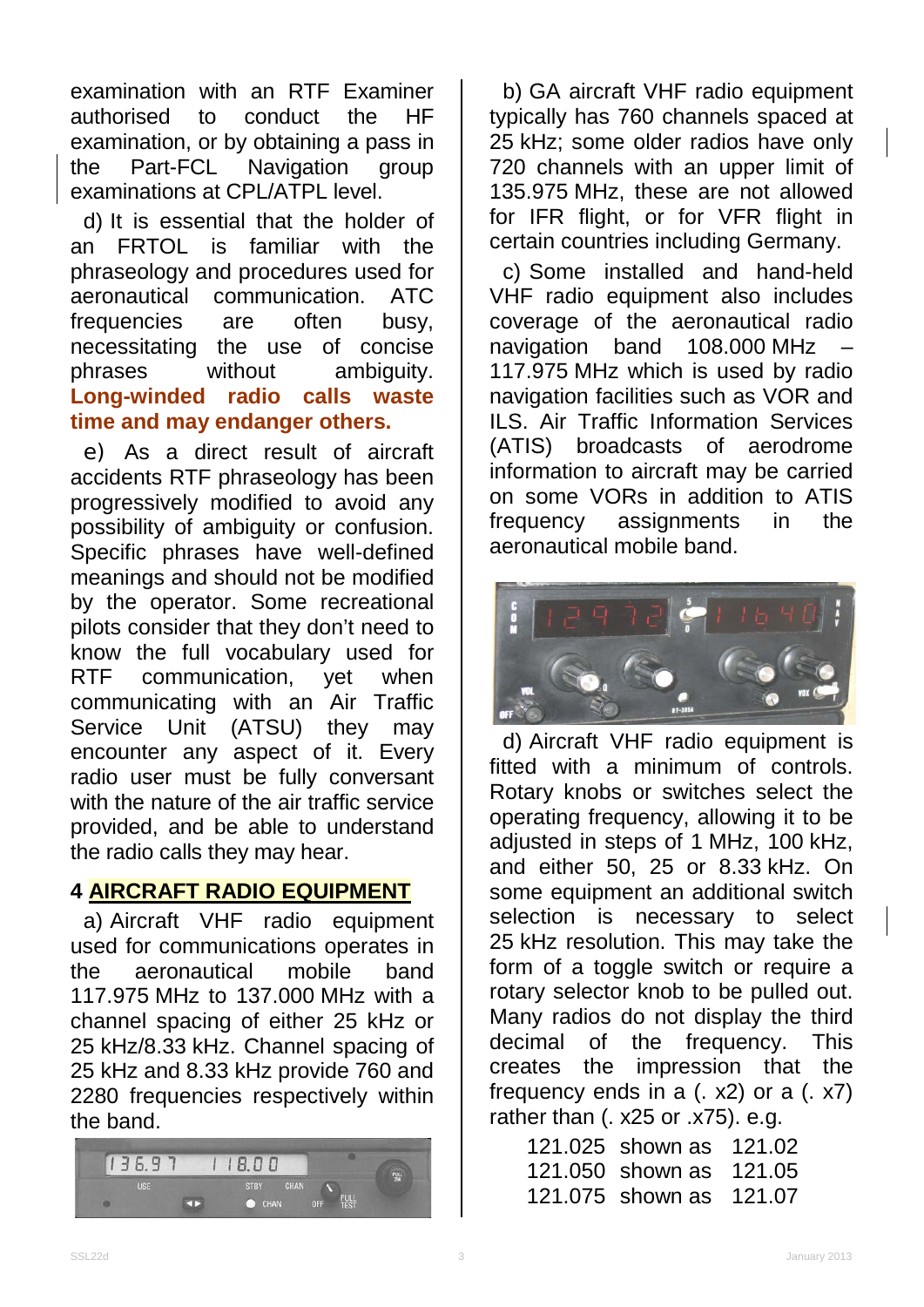This may mislead the user into thinking that a particular frequency cannot be selected.

Frequencies spaced at 8.33 kHz are at present only used above FL195 in the UK but at lower levels over parts of Europe. 8.33 kHz frequencies such as 118.033, 118.058 or 118.055 require equipment with a narrow enough bandwidth to use them without causing interference to the neighbouring frequencies.

e) All too often the receiver VOLUME and SQUELCH controls may be incorrectly set. SQUELCH is an electronic switch that mutes the receiver audio output when no signal is received. This facility is designed to reduce operator fatigue, which can result from continuous exposure to<br>background noise. When a background noise. When a continuous radio signal (carrier) is received, it activates or 'lifts' the SQUELCH causing the speaker or headphones to be activated. Where a variable SQUELCH control is fitted, this allows the operator to determine the strength of the received signal required to lift the SQUELCH, which may also be activated by bursts of noise. The correct setting procedure for the SQUELCH control is:

- set the volume control to approximately halfway;
- turn the SQUELCH control up until a hiss appears, this is background 'static' noise;
- turn back the SQUELCH control until the hiss just stops, this occurs quite abruptly; and
- leave the SQUELCH control in this position.

Some radios without an external SQUELCH control incorporate a

switch marked TEST. Operating this switch 'lifts' the SQUELCH and allows the volume control to be set at a level where the background hiss is audible, or alternatively where the receiver volume is acceptable. Notes:

- The SQUELCH cannot be set correctly whilst you are receiving a station.
- If the VOLUME control is set excessively high, distortion may occur within the radio making it more difficult to hear stations.<br>Ideally the VOLUME control Ideally the VOLUME control should not exceed 70% of its rotation.

f) VHF aeronautical radios use amplitude modulation (AM), the same system used by broadcast radio stations in the long and medium wave bands. When two AM stations transmit simultaneously on the same<br>frequency the signals can mix frequency the signals can mix together and may render one or both stations unreadable. If the two transmitters are not exactly on the same frequency, an annoying whistle or 'heterodyne' equal to the difference between the two frequencies may be heard. **Do not transmit at the same time as another station or you may render both signals unreadable. Always listen before speaking and keep transmissions short.**

g) If you experience difficulty contacting another station the following checks should be made:

The correct frequency is selected. (Frequencies ending '.025 MHz' and '.250 MHz' are easily transposed.)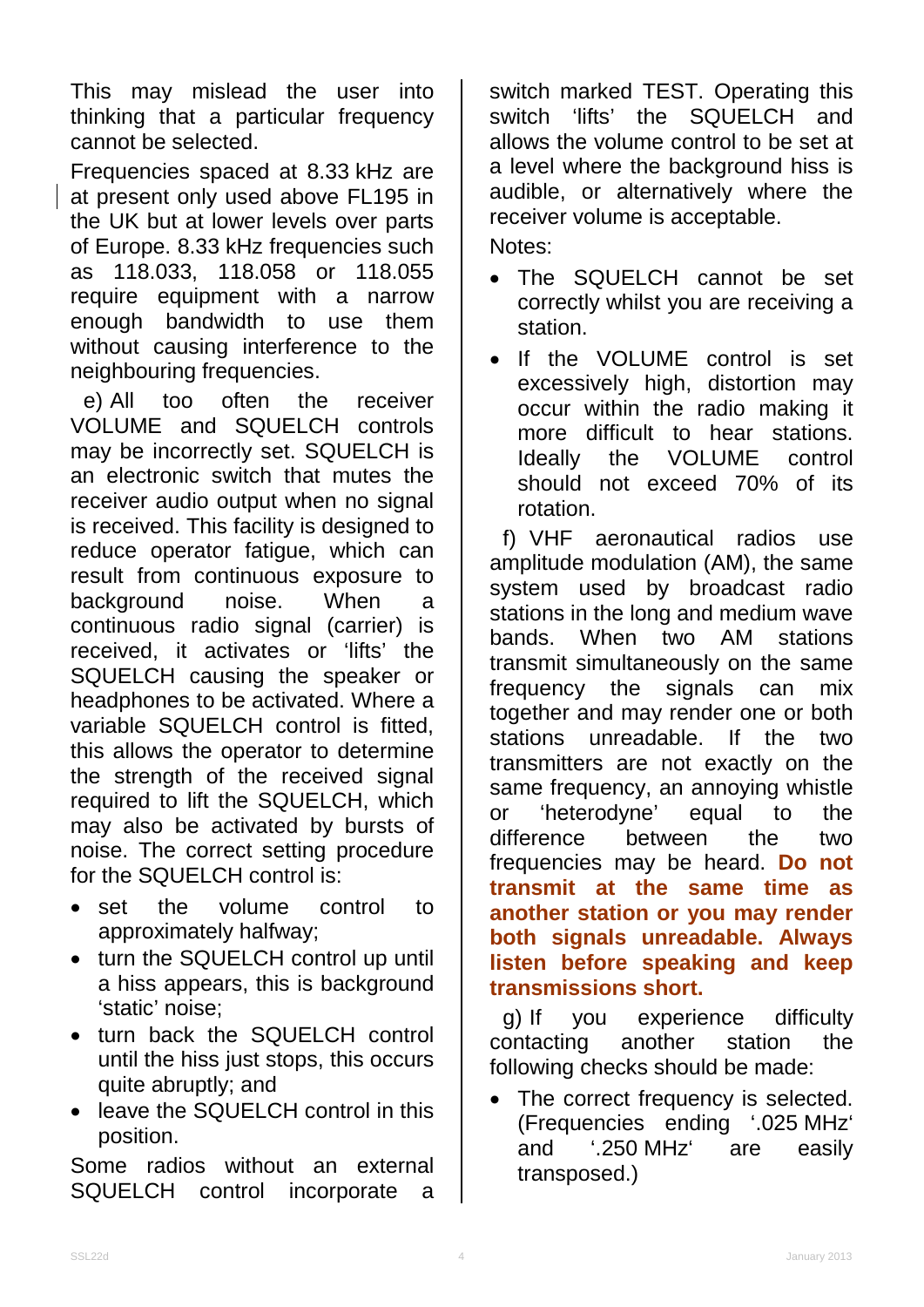- The correct radio has been selected on the comms panel, e.g. COM 1 or COM 2. (Transmit and receive switching are often independent.)
- The ground station is open for watch.
- The station is within range. (This varies with altitude.)
- Volume and Squelch are correctly set.

h) Many light aircraft are fitted with an intercom system which may be integrated into one of the radios or be a separate unit. Before flight these and any headset controls should be checked and adjusted independently of the radio equipment. It is important to obtain a good balance between intercom volume and radio volume to prevent radio calls being swamped by the intercom. Always seek instruction if you are unfamiliar with a particular installation. KNOW THE EQUIPMENT.



i) Most light aircraft are equipped with a **Transponder**. This important aid to flight safety permits an air traffic controller to positively identify an aircraft. The transponder transmits a 4-digit code (SQUAWK), set by the pilot, to the ground station where it is displayed on the radar screen. The code is either issued to the specific aircraft by an air traffic controller or, if no specific code has been issued, one of the special use codes may be selected by the pilot to indicate the type of flight being undertaken by the aircraft. Most transponders incorporate Mode C (Charlie), which

transmits and displays the aircraft's level (relative to 1013.2 mb) on the ATC radar screen when the transponder mode switch is selected to 'Altitude' (ALT). **Adjustment of the altimeter pressure setting has no effect on the transmitted Mode C altitude information.** A switch marked 'IDENT' is provided on the transponder; this enables the symbol shown on the radar display to be modified so that the controller can positively identify the aircraft. The IDENT switch should not be operated unless requested by ATC.

j) Airborne Collision Avoidance Systems (ACAS) in airliners and<br>helicopters to provide automatic helicopters to provide collision avoidance information. Mode C information from the transponder is important for ACAS to be effective. **Pilots should always fly with their transponder switched on, with ALT selected, unless advised otherwise by ATC.** One of the most commonly known ACAS systems is the Traffic Alert and Collision Avoidance System (TCAS) pronounced 'TEEKAS'.

k) In the absence of a code allocated by ATC, the pilot should set the 'conspicuity code' (7000 or as appropriate when listening out on controlled airspace frequencies) on the transponder, or in the case of specialist activities the appropriate code (e.g. 7004 for aerobatics).

### **5 RADIOTELEPHONY PHRASEOLOGY**

a) The correct radio phraseology to be used in the UK is detailed in **CAP** [413](http://www.caa.co.uk/cap413) *Radiotelephony Manual*. In some cases it may seem very pedantic; however, it has evolved for a purpose, primarily to avoid ambiguity. Many incorrect phrases are regularly heard.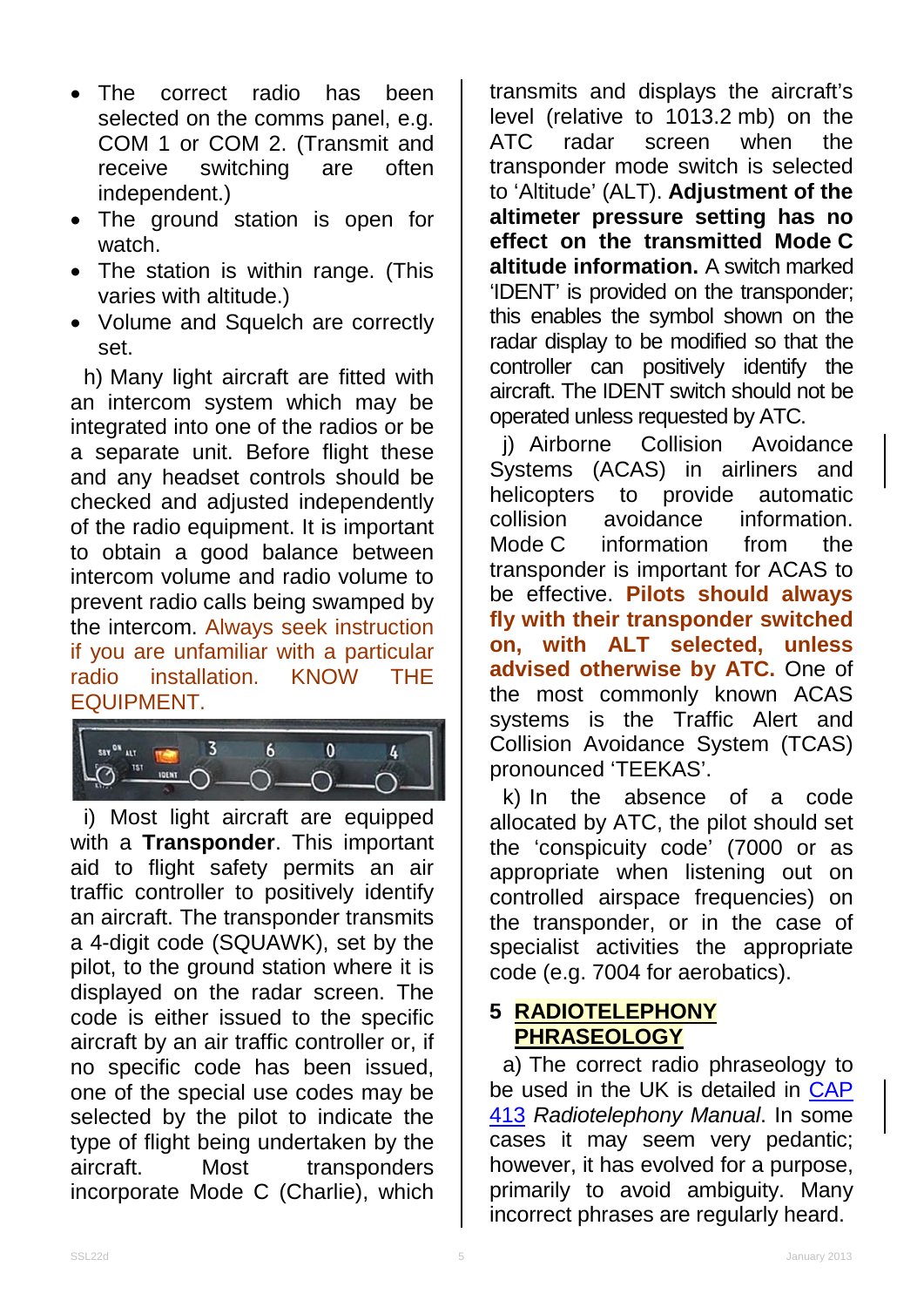b) **FINAL** is a position in the circuit pattern between four nautical miles and the landing threshold, it is singular not plural! An Air Traffic Controller Officer hearing a call such as **'ON FINAL'** might easily believe the traffic to be **'LONG FINAL'** (a position between four and eight miles from the landing threshold); in poor visibility, such a mistake could result in the controller giving another aircraft clearance to take off, as he believes the landing traffic to be in excess of four miles away, when in reality it may be much closer! There is no<br>official report 'SHORT FINAL'. report 'SHORT FINAL', however; the distance from the landing threshold may serve as a more accurate indication of position, e.g. 'Half Mile Final'.

c) At Aerodromes with an Aerodrome Flight Information Service<br>(AFIS), the phrase "at your (AFIS), the phrase **"***at your discretion***"** is used to indicate that the Flight Information Service Officer (FISO) is not issuing a clearance. Pilots should NOT respond using the phrase "**at my discretion**" but rather reply with their intentions, for example "*landing*".

d) **"***Land at your discretion"* is not a clearance to land. Pilots must exercise their own judgement and comply with the rules of the air, e.g. an aircraft may not land on a runway whilst another aircraft is on that runway unless authorised to do so by an air traffic controller (Rules of the Air 2007 Rule 14).

### e) **Requests for "***landing instructions"* **should not be made**.

f) **Requests for "***instructions***" should not be made to stations providing an AGCS or FIS.**  Air/Ground Communication Service

(AGCS) operators and FISOs are not permitted to give instructions.

g) Public correspondence messages (including air-to-air conversations) are not permitted on the VHF aeronautical band.

# **6 MICROPHONE TECHNIQUE**

a) Use a headset, it cuts out aircraft noise and avoids the distraction of a hand-held microphone.

b) Keep the microphone close to your mouth.

c) Speak directly into the microphone.

d) Don't 'clip' your transmissions ensure that the transmit button is held firmly pressed BEFORE you speak until AFTER you have finished speaking.

# **7 AERODROME RADIO STATIONS**

a) The nature of the ground radio facilities at an aerodrome usually depends upon the number of air traffic movements. Some minor aerodromes have no provision for radio at all, whilst others may have an allocated frequency which is seldom manned. The majority of aerodromes have a ground radio station and provide one of three types of air traffic service:

- Air/Ground Communication Service (AGCS) - Callsign **'RADIO'**.
- Flight Information Service Callsign **'INFORMATION'**.
- Air Traffic Control (ATC) service Callsigns: **'GROUND; TOWER; APPROACH; RADAR; DIRECTOR; DELIVERY'**.

Each service employs different procedures and it is important for pilots to be familiar with the differences and the implications for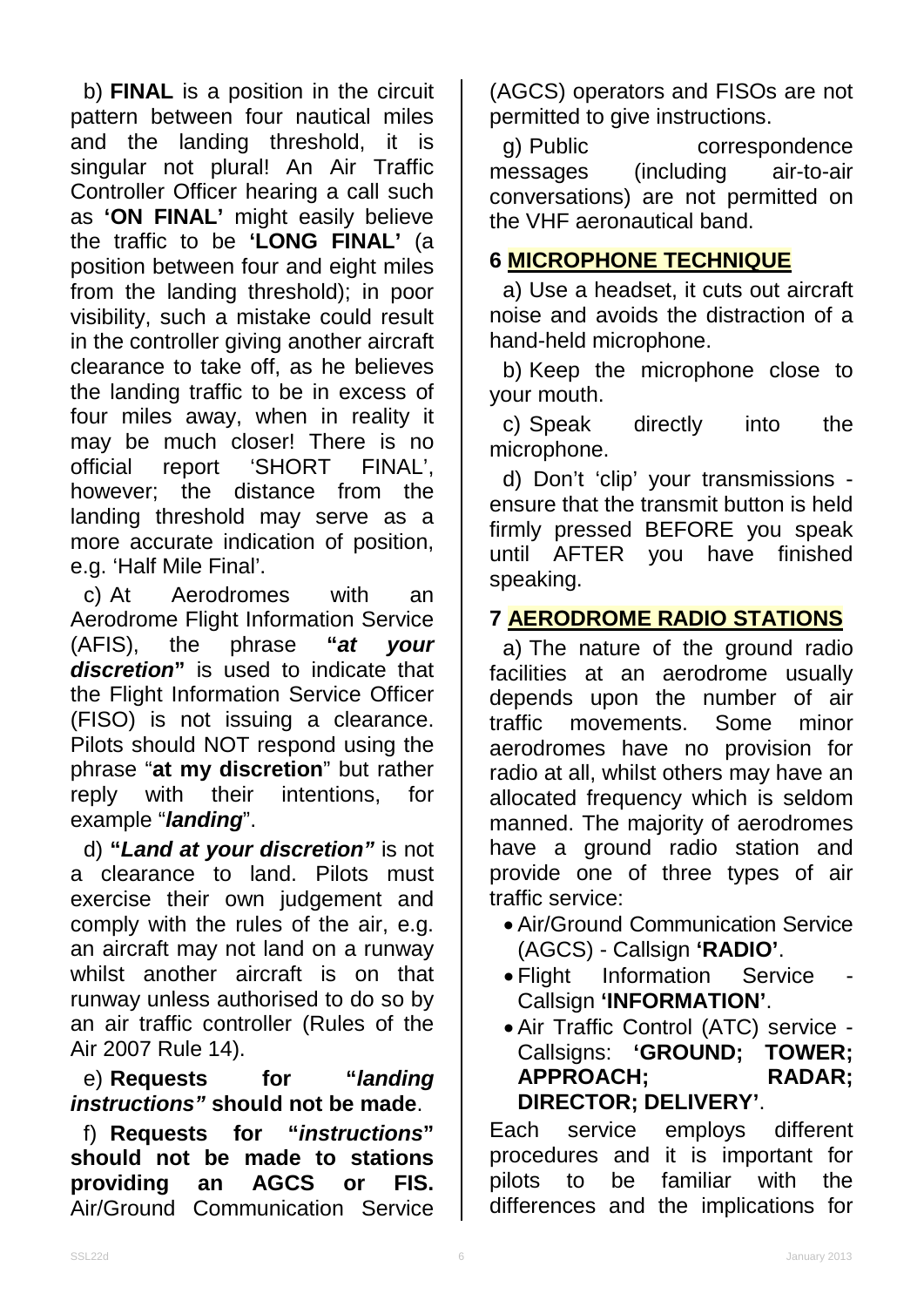the pilot's actions in response. Small aerodromes may provide an AGCS or aerodrome FIS utilising a single frequency, whereas a busy airport will have an ATC service with separate frequencies for Radar, Approach, Tower, Ground and possibly an Terminal Information Service (ATIS).

b) **SAFETYCOM** (**135.475 MHz**) is a common frequency allocated for use by aircraft flying in the vicinity of aerodromes not assigned a discrete frequency. Because there is no frequency assigned for the aerodrome there is no ground radio station. SAFETYCOM is designed to allow pilots to broadcast their intentions to other aircraft that may be operating on or in the vicinity of the aerodrome. Transmissions shall only be made when the aircraft is below 2,000 ft aal or below 1,000 ft above circuit height, within 10 miles of the aerodrome. Calls should be kept concise. Aircraft taxiing, taking off, landing and flying in the circuit pattern should self-announce their position and intentions on the SAFETYCOM frequency to alert other pilots of their presence. Initial calls should be addressed to '*Airfield Name'* with the suffix **'TRAFFIC'**.

# e.g*. 'WILTON TRAFFIC G-ABCD downwind 24 to land'***.**

The intention of the airborne aircraft is then obvious to a pilot taxiing or waiting to back-track the runway. The pilot of the taxiing aircraft may choose to broadcast his intentions,

e.g. *'WILTON TRAFFIC G-ZZXY holding point 06 awaiting landing traffic'* in order to make his intentions known to the traffic in the circuit.

Avoid using the word 'CLEAR'; it may be mistaken as a clearance!

Announce your intentions in order to assist other traffic whilst making your presence noticed. Altimeter settings will need to be determined in relation to the aerodrome elevation. The QNH of a neighbouring aerodrome will be approximately correct whereas the regional pressure setting, which has a built-in safety margin, will result in the aircraft being higher than shown on the altimeter.

c) An **AGCS Station** is the simplest form of aeronautical radio communication. The callsign uses the aerodrome name followed by the suffix '**RADIO**'. The ground radio operator is not an air traffic controller and **must not give any air traffic instructions or clearances; however, he may relay instructions**  and clearances given by **controller, e.g. an airways clearance to departing traffic.**

This service provides aerodrome and traffic information only. In some instances the AGCS station may be located in a flying club or building that does not have an unrestricted view of the aerodrome.

In order to operate an AGCS station the operator must be in possession of a Radio Operators Certificate of Competence (CAA Form CA1308), which must be countersigned by the aeronautical radio station licensee.

AGCS operators will **NOT** use the expression:

#### **"At your discretion"**.

The AGCS operator may pass information to a pilot such as the runway, pressure settings, wind velocity and details of any known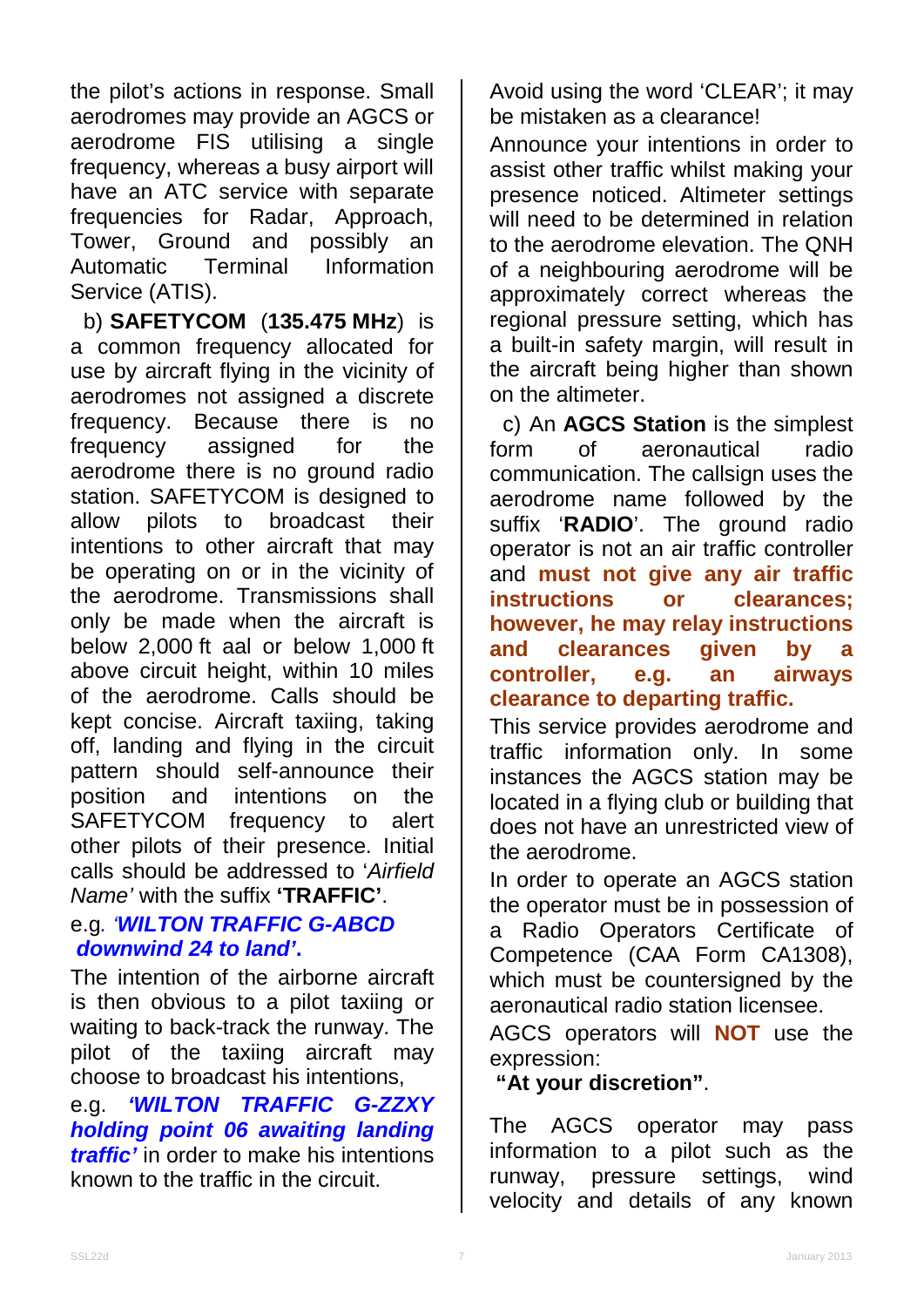reported traffic. **Pilots should not request clearances or instructions, as they cannot be given.**

Before entering the Aerodrome Traffic Zone (ATZ) during the published hours of operation of an aerodrome with a notified AGCS service, a pilot must obtain **'information'** from the AGCS radio station operator to ensure that the flight can be conducted safely. The AGCS radio station operator may pass messages on behalf of the aerodrome operator but any such message must be passed as information and must include details of the originator of the message.

### e.g. *"G-AYZZ Message from the airport manager. You are requested to report to the Control Tower after landing".*

On arrival at an aerodrome with an AGCS service, taxiing and parking are also the responsibility of the pilot. The AGCS operator may not give taxi instructions, but may suggest a suitable parking location if requested by the pilot.

# *"Is there a convenient parking space? G-ZZ."*

### *"G-ZZ there is parking space available next to the blue Cessna."* **AN AGCS STATION CANNOT GIVE CLEARANCES OR INSTRUCTIONS TO AN AIRCRAFT**.

d) A FISO is qualified to provide an aerodrome Flight Information Service (FIS) in order to pass:

• 'Instructions' to vehicles and persons on the aerodrome, to aircraft on the ground up to the holding point and, in the case of aircraft landing, after the landing roll is completed; and

• 'Information' for the safe conduct of aerodrome traffic on the runway and within an ATZ.

In practice, there is little difference between AFIS and AGCS service; however, the FISO is required to undergo training and is tested by the CAA. The FIS callsign uses the suffix 'INFORMATION' to identify the type of service**. Air traffic clearances must not be given, but may be relayed by a FISO.**

The service may revert to AGCS if a qualified FISO is not available, it is promulgated by NOTAM, and the AGCS operator is appropriately certificated. The callsign suffix then reverts to **'RADIO'**.

The phrase "At your discretion" may be used by a FISO and will follow any advisory information.

Pilots requesting departure may be advised:

### *"Take off at your discretion."*

The pilot **should not respond** by repeating the phrase: **"at my discretion".** No clearance has been given, there is no requirement to read one back. The pilot should simply respond:

### *"G–XX Roger" or "G-XX taking off."*

e) Examples of AGCS and FISO RTF phraseology are contained with other relevant information in [CAP 413](http://www.caa.co.uk/cap413) Radiotelephony Manual, and in [CAP](http://www.caa.co.uk/cap452)  [452](http://www.caa.co.uk/cap452) (AGCS) and [CAP 427](http://www.caa.co.uk/cap427) (FISO).

**An aerodrome FISO may control aircraft on the ground up to the holding point and after the landing roll is complete. Pilots are reminded that they are responsible at all times for the safety of their aircraft and collision avoidance, LOOKOUT is always paramount.**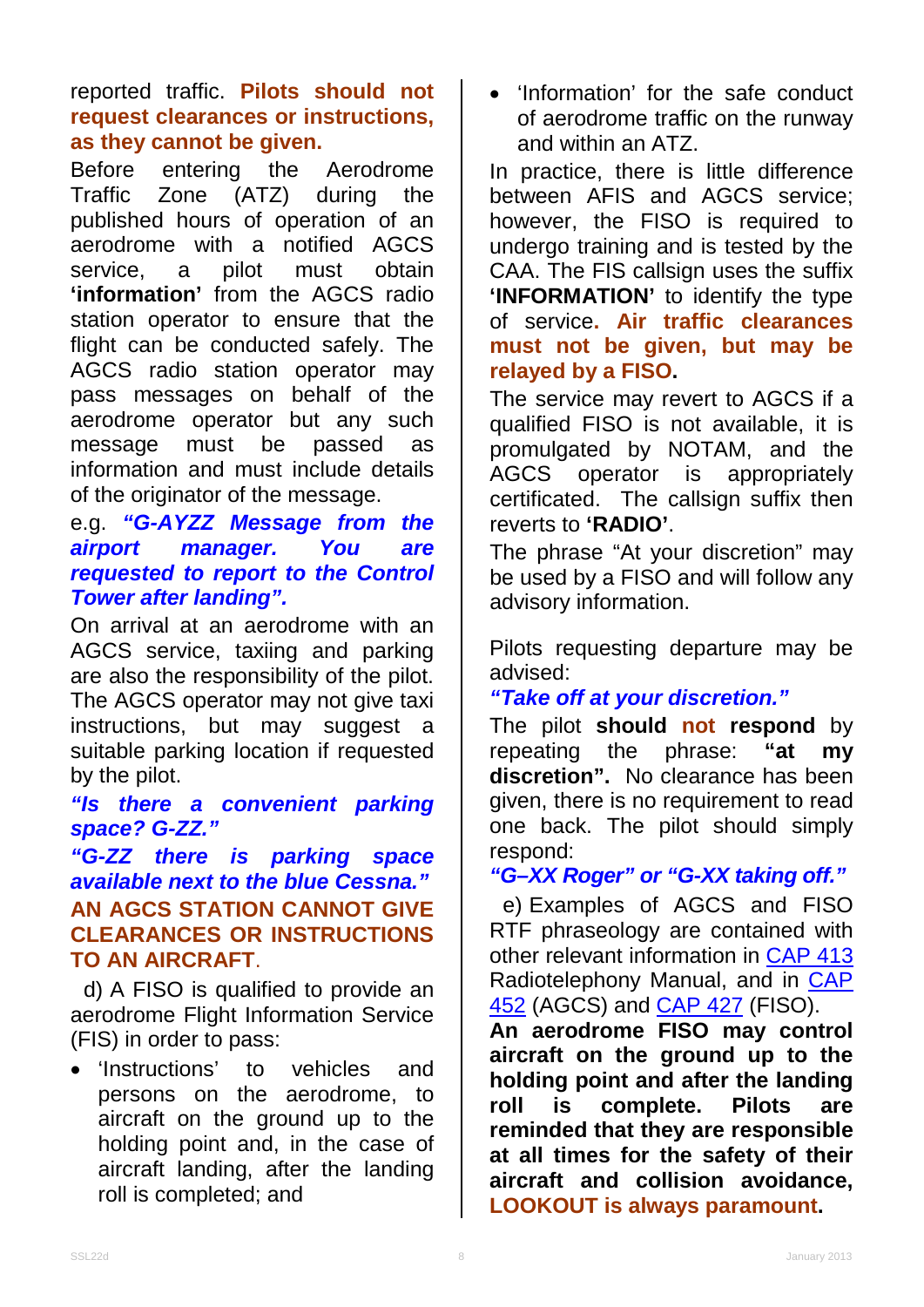# **8 AIR TRAFFIC CONTROL**

a) Pilots familiar with small aerodromes providing either an AGCS or FIS may find larger aerodromes somewhat daunting. Busy<br>aerodromes will employ separate aerodromes will employ controllers for Ground, Tower, Approach and possibly Radar. If the purpose of each is fully understood, it will help to eliminate any confusion regarding whom to talk to and when.

b) The **GROUND** controller is responsible for all movements on the manoeuvring area; this will include all taxiing aircraft and vehicular traffic equipped with radio. Initial calls will be made to GROUND, including taxi clearance (start clearance at some aerodromes), departure clearance\* if applicable, and, normally, all calls up to the holding point. Landing traffic will normally be instructed to change to GROUND after vacating the runway.

**\****The departure clearance tells a pilot what he is required to do on departure and will include any frequency changes required, together with routeing instructions and altitude restrictions.*

#### *Note: this is NOT a clearance to take off or to enter an active runway.*

c) The **TOWER** controller is responsible for all traffic using the runway and in close proximity to the aerodrome, including the circuit. Normally an aircraft will be instructed to change to TOWER when at the holding point, at which time the pilot should have completed all of his checks and be ready for departure. The first call will usually be:

*"WRAYTON TOWER G-ABCD holding point RW 30 Ready for departure"***.**

Aircraft remaining in the circuit will remain with **TOWER**, whereas departing aircraft will change to either **APPROACH** or **RADAR**.

Pilots arriving at an aerodrome will usually be instructed by APPROACH to contact TOWER at a suitable point in order to obtain circuit joining instructions. After landing, aircraft should vacate the runway, unless otherwise instructed, at the first available taxiway that the aircraft reaches having slowed to taxiing speed. Once past the taxi-holding point, advise the controller:

#### *"G-XX Runway Vacated".*

The pilot will normally then be instructed to change to the GROUND frequency. **Do not use the phrases: "Clear the Active" or "Clear of the Runway".**

d) **GROUND** and **TOWER** controllers are located in the glass uppermost part of the ATC Tower; they are invariably located side-by-side and should have a good view of the aerodrome and circuit.

e) **APPROACH** controllers are usually located in the lower part of the ATC tower and have no visual contact with the aerodrome. Control may be either radar or non-radar. At busy aerodromes RADAR controllers may be used in addition to the APPROACH controller to provide services for traffic transiting the area.

f) It is not uncommon for controllers to conduct more than one function when traffic is light; the **RADAR** and **APPROACH** controllers work in close proximity such that the jobs may be combined. The **GROUND** and **TOWER** controllers are also ideally situated to combine functions. At the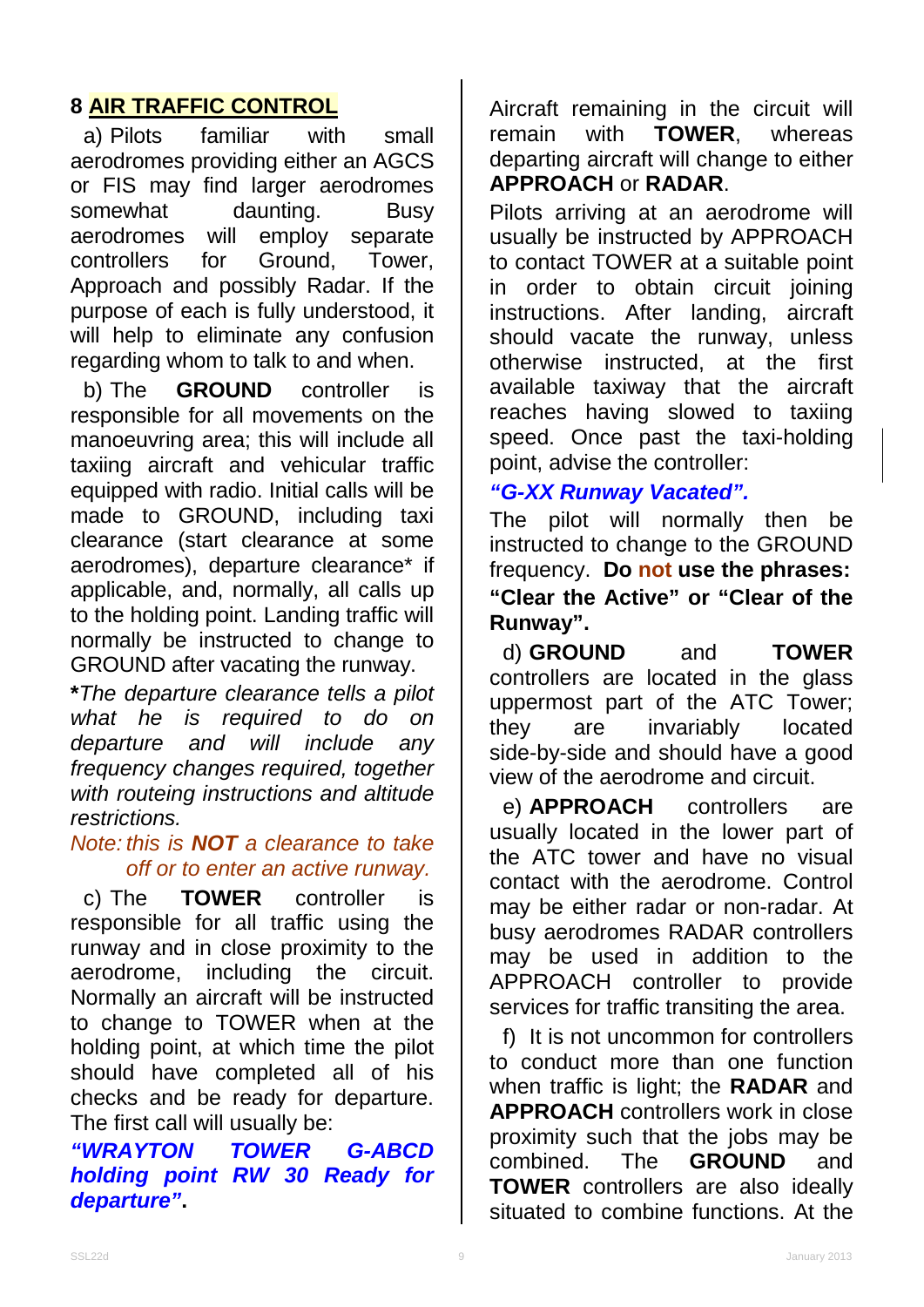very small provincial airports, **TOWER** and **APPROACH** control may also be provided by one controller. Occasionally at smaller airports the service may revert to a **FIS** outside the busy period at weekends, in which case the service will be apparent from the Callsign<br>Suffix **'INFORMATION'** and no 'INFORMATION' and no clearances or instructions will be given.

g) **ATIS** uses a dedicated frequency on which a recording of aerodrome information is broadcast continuously. This information is updated at least hourly. Such a facility allows pilots to obtain weather and aerodrome<br>information without having to information without having to establish radio contact with the aerodrome, thus considerably reducing the workload of the controller and enabling the pilot to plan ahead. ATIS information is coded using a letter of the alphabet to enable both pilot and controller to ascertain which broadcast the pilot has received.

# **e.g.** *"This is Langford information Delta time zero nine five zero"*

the message concludes:

# *"on initial contact with Langford advise information Delta received"***.**

The pilot advises ATC on his initial call that he has received ATIS Delta. Pilots who call ATC without passing the ATIS code may be asked if they have received the latest 'ATIS information'.

If a pilot does not report the latest broadcast identification letter, the controller will advise the pilot of any updated information.

# **9 OTHER SERVICES**

Lower Airspace Radar Service (LARS) is available to pilots when flying outside controlled airspace below FL95. SafetySense Leaflet <u>[8](http://www.caa.co.uk/safetysenseleaflet08)</u> provides details of Air Traffic Services Outside Controlled Airspace.

# **10 MILITARY ATC**

a) Military ATC units often provide a LARS. The terminology used by military controllers differs in some details from that used by civil controllers. Military controllers are not obliged to adhere to civil Rules of the Air when issuing instructions, and it is possible that you may be asked to fly in a manner that might not conform to civil practices or law. It is the pilot's responsibility to advise the controller if he/she is unable to comply with the instruction and why, e.g. being asked to over-fly a built-up area below 1,000 ft or at a height where it is not possible to glide clear, or if altitude changes might place an unqualified pilot in IMC.

b) Military ATC use frequencies in the UHF band (225-380 MHz) for their primary function of providing services to military aircraft. Operating VHF frequencies that facilitate communication with civil aircraft is normally a secondary function. When calling a military ATC unit on VHF always allow time for the controller to reply as he may be in communication with a military aircraft on UHF. Often you will hear only one side of the conversation when transmissions are made on both VHF and UHF simultaneously; you hear the VHF transmission from ATC, but not the reply from the aircraft on UHF. Information on operating at and in the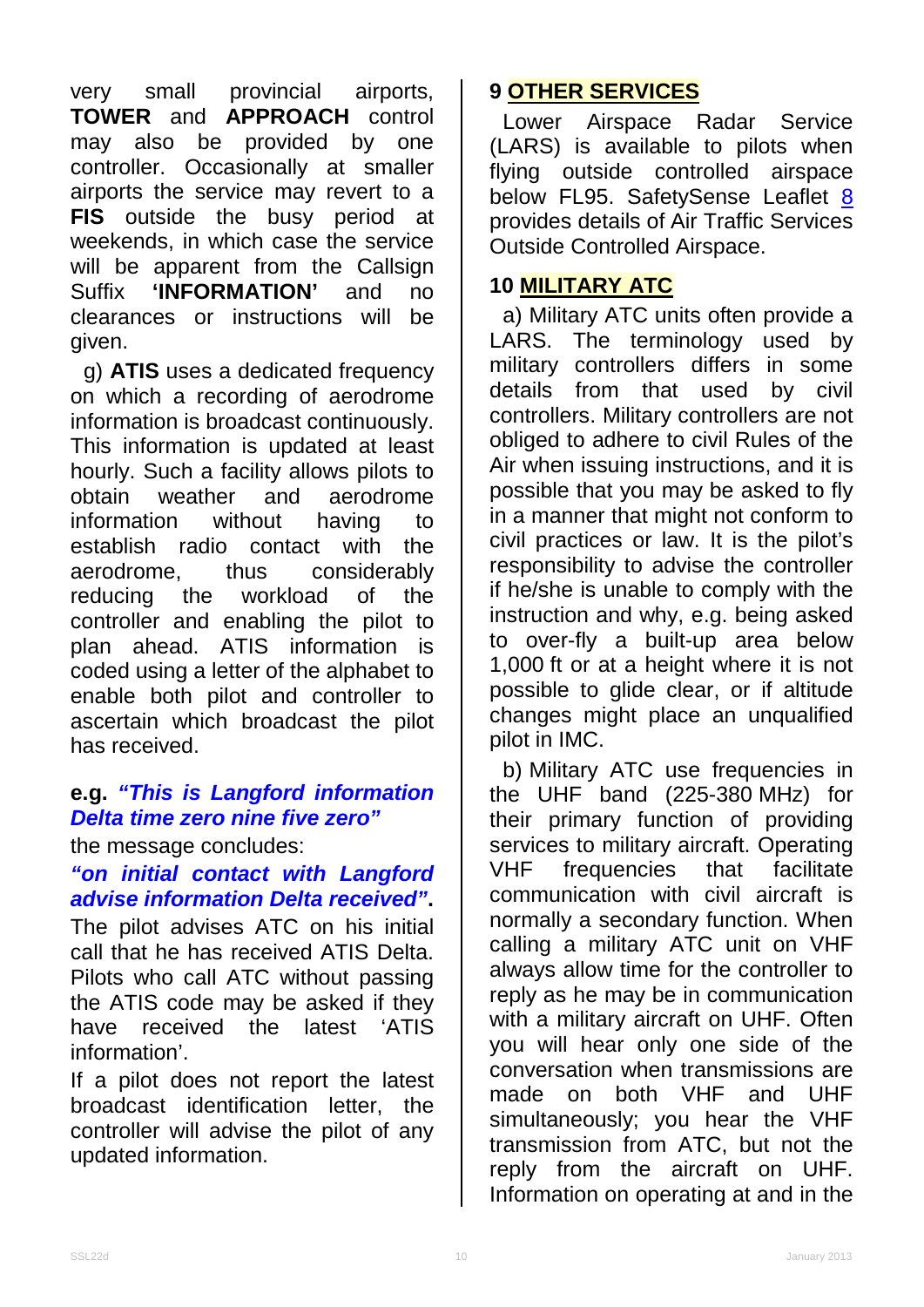vicinity of military aerodromes is contained in SafetySense Leaflet [26](http://www.caa.co.uk/safetysenseleaflet26) '*Operations at Military Aerodromes*'.

# **11 RADIO OPERATION**

a) It is not intended to reproduce [CAP 413](http://www.caa.co.uk/cap413) Radiotelephony Manual, but rather to highlight certain aspects of radio operation.

b) **Radio Check.** Before embarking upon a flight it is essential to know that the radio equipment is working. Listening to other stations will check the radio receiver, but in order to check the transmitter it is necessary to talk to another station and let them confirm that they have received your transmission in an intelligible form. It is also important to be sure that the equipment switches channels and that the channel indicated is the correct one. Where two frequencies are in use at an airfield, radios may be checked by selecting the frequencies alternately. The transmitter may be checked on the initial call for the aerodrome information. When more than one radio is installed, the second radio should be checked on a subsequent call.

c) The golden rule of RTF operation is: **know what you are going to say before you say it**. Whilst this may seem obvious, once the transmit switch is pressed the human brain often forgets the obvious. Secondly, **anticipate what the reply is likely to be**. That way, it will not be a surprise. For example when calling for aerodrome information, the reply will include the QFE, QNH, surface wind and runway (R/W) in use. The pilot may get an idea of the pressure settings in advance by using the

altimeter, whilst a good indication of the R/W in use and wind direction can be obtained by observing the windsock and any other traffic. **Always read back the reply in the same order that it was given – avoid reversing the order.** It is<br>advisable to note down all advisable to note down all clearances.

d) A **Departure clearance** can often pose problems for the inexperienced; it may be a lengthy clearance, which must be read back to the controller. Prior to departure it is normal to 'Book Out' with the ATSU, specifying your departure details; flying instructors should allow students to observe and practise this procedure as part of the learning process. If the pilot has any questions about the departure route or the clearance that he is likely to receive, it is a good idea to ask when Booking Out rather than to wait until having to ask on the radio. The departure clearance will normally be a confirmation of the routeing already requested, although occasionally it may involve changes. If a frequency change is required on departure it will be to a published frequency. Know where to look it up and, whenever possible, select it on a second radio as a reminder. Invariably, when departing VFR, the first two digits of the transponder code will remain the same for a particular ATSU.

#### **Remember: The departure clearance is NOT a clearance to enter a runway or to take off!**

After take-off you are required to follow the departure clearance; remember the basic rule:

- **Aviate**
- **Navigate** and then
- **Communicate**.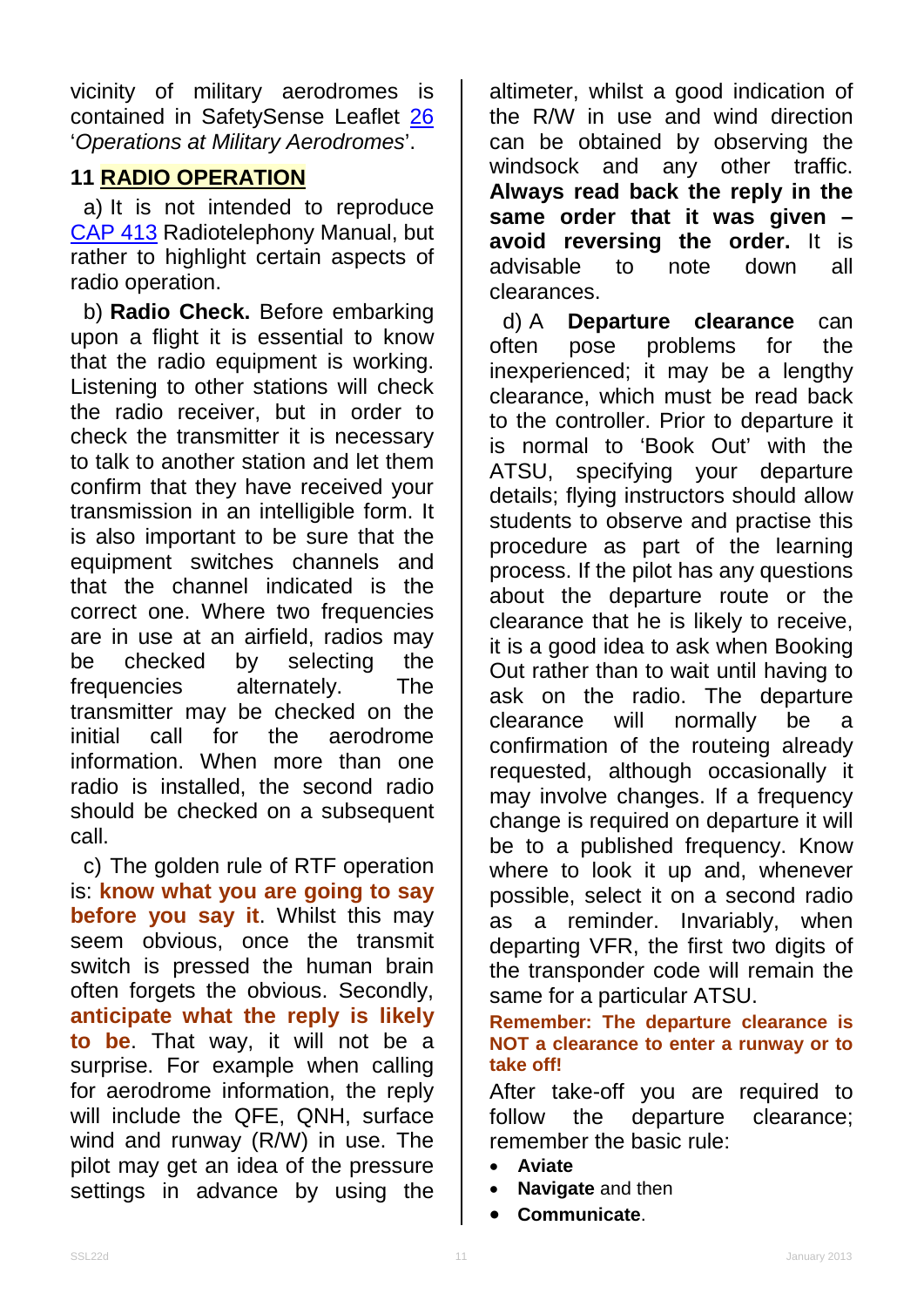When safely airborne and established in the climb you can expect TOWER to instruct you to change frequency:

# **e.g***. "G-ABCD to APPROACH 126.1".*

To omit an acknowledgement of this call could result in uncertainty over your whereabouts!

e) **En-Route** calls usually take the form of position reports. The initial call to an ATSU should begin:

- **Station** being called
- Aircraft **Callsign** in full
- **Request**

### e.g. *"WILTON RADAR G-AAXX request Traffic Service".*

Do not say any more until the ATSU invites you to "pass your message". If you are advised to "Standby", do so but **do not acknowledge**. When requested to "*pass your message***"** it should consist of:

- **Full callsign** so that the controller can write it down.
- **Type** PA28, C172, Robin 400 etc.
- **Departure/Destination** the point of departure and destination; the controller will write these on a handling slip. **Do not include a list of turning points.** If you are returning to the point of departure it is satisfactory to say *Navex from Wilton to Wilton*.
- **Present Position** should be given relative to a point on a 1:500,000 chart; the controller may not be familiar with small features in the area.
- **Altitude/Level** together with the pressure setting this will enable the controller to assess if there is any confliction with other traffic in the vicinity at the same level!

• **Additional details** – what service or information do you require, and what do you wish to tell ATC? e.g. Basic Service, regional pressure settings, next turning point etc.

Common mistakes are: a failure to make any request of the controller, and inadequate or misleading position reporting, leaving the controller unaware of your present position and/or the next turning point. In order to provide you with a Service, the controller needs to know:

- **Who you are;**
- **Where you are;** and
- **What you want.**

### Then **WAIT...**

If you cannot remember what to say, **stop transmitting.** The controller will ask you for anything you miss out!

f) Many pilots will avoid flight through a Control Zone (CTR) by flying a longer route around it. The majority of CTRs in the UK are designated Class D airspace, which permits VFR flight subject to an ATC clearance. In the case of a CTR designated Class A airspace, a Special VFR (SVFR) clearance is required if the aircraft is being flown visually. Requesting a VFR or SVFR clearance is straightforward. The controller will form a mental picture of a pilot from the radio calls made. He is unaware of a pilot's qualifications, experience or status from the aircraft callsign alone. A radio call delivered in a professional manner will be treated accordingly, whereas a poorly structured and hesitant call may lead the controller to be cautious about issuing a clearance that is complex or requires the pilot to fly very accurately. A badly delivered request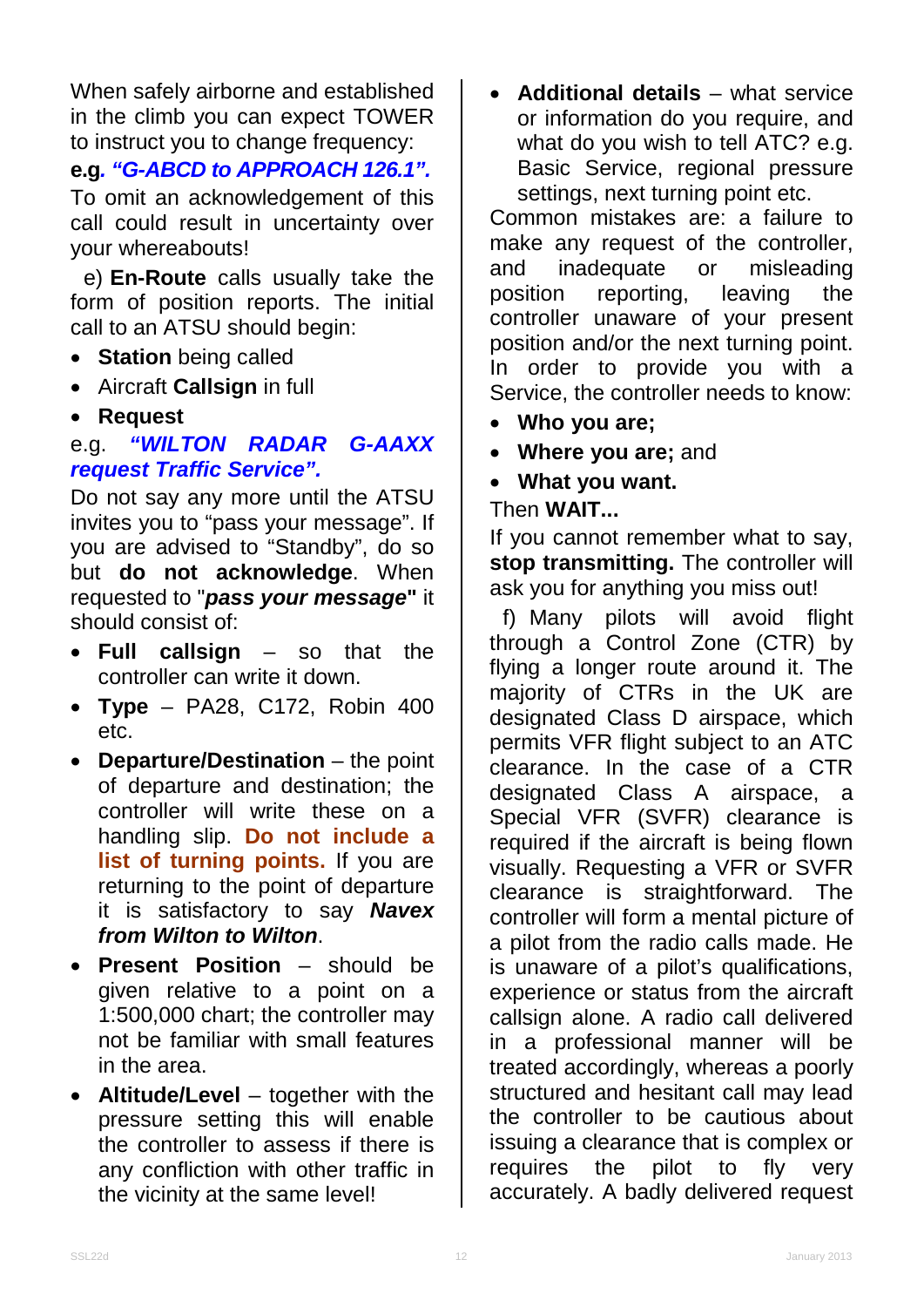for a clearance may result in a<br>routeing that avoids controlled routeing that avoids controlled airspace rather than the route requested. For example

### *"DONCASTER APPROACH G-ABCD request zone transit"*,

followed by:

*"G-ABCD; Cessna 172; Sherburn to Sturgate VFR; Two miles West of Sherburn; Altitude Two Thousand Feet on One Zero Zero Six. Estimate Stainforth Services, Two Five; request zone transit"*,

will probably result in a reply:

*"G-CD is cleared to enter the Doncaster zone Stainforth Services to Haxey, VFR not above altitude two thousand feet Doncaster QNH One Zero Zero Nine. Report Stainforth"*.

Whereas a call:

*'DONCASTER this is G-ABCD Err! a 172 at two thousand feet Err! Point of departure Sherburn. Four Persons on board. Err! Can we transit over Doncaster to Gainsborough Sir? or if not we will go round. Err! We are South of Sherburn. Over"*,

may result in the reply:

*"G-ABCD remain outside controlled airspace. Doncaster QNH One Zero Zero Nine. Advise passing Goole".*

g) **Aerodrome Arrival.** Unless you have filed a Flight Plan (CA48) or have telephoned in advance (essential at PPR aerodromes), VFR flights usually arrive at an aerodrome without prior knowledge of ATC, the FISO or AGCS radio station operator. You may arrive at the same time as other VFR or IFR traffic. If the aerodrome provides a RADAR service it is a good idea to talk to them as soon as you are within range, they may look after you until you are in visual contact with the aerodrome at which point you will be asked to contact **TOWER**. If there is no radar service, the initial call will be to **APPROACH** not greater than 25 NM from the aerodrome. Joining procedure will depend upon the type of traffic when you arrive; if there is IFR traffic arriving and departing it is unlikely that you will be able to join overhead. You may be asked to report your position relative to one of the established Visual Reference Points (VRPs). Occasionally, you may be asked to route via a position not obvious to you; **if in doubt ASK.** The change to **TOWER** can occur quite late. On landing you may be asked to vacate the runway at a specific point and change to **GROUND**. Be prepared for references to published around references to published positions, stand numbers and holding points. In other words, use a plan of the aerodrome! For arrival at a small aerodrome with either **AGCS** or **AFIS**, initial contact should be made within 10 miles of the aerodrome. If unfamiliar with the aerodrome an overhead join is preferred (but not always permitted  $-$  see the UK AIP) as it enables orientation with the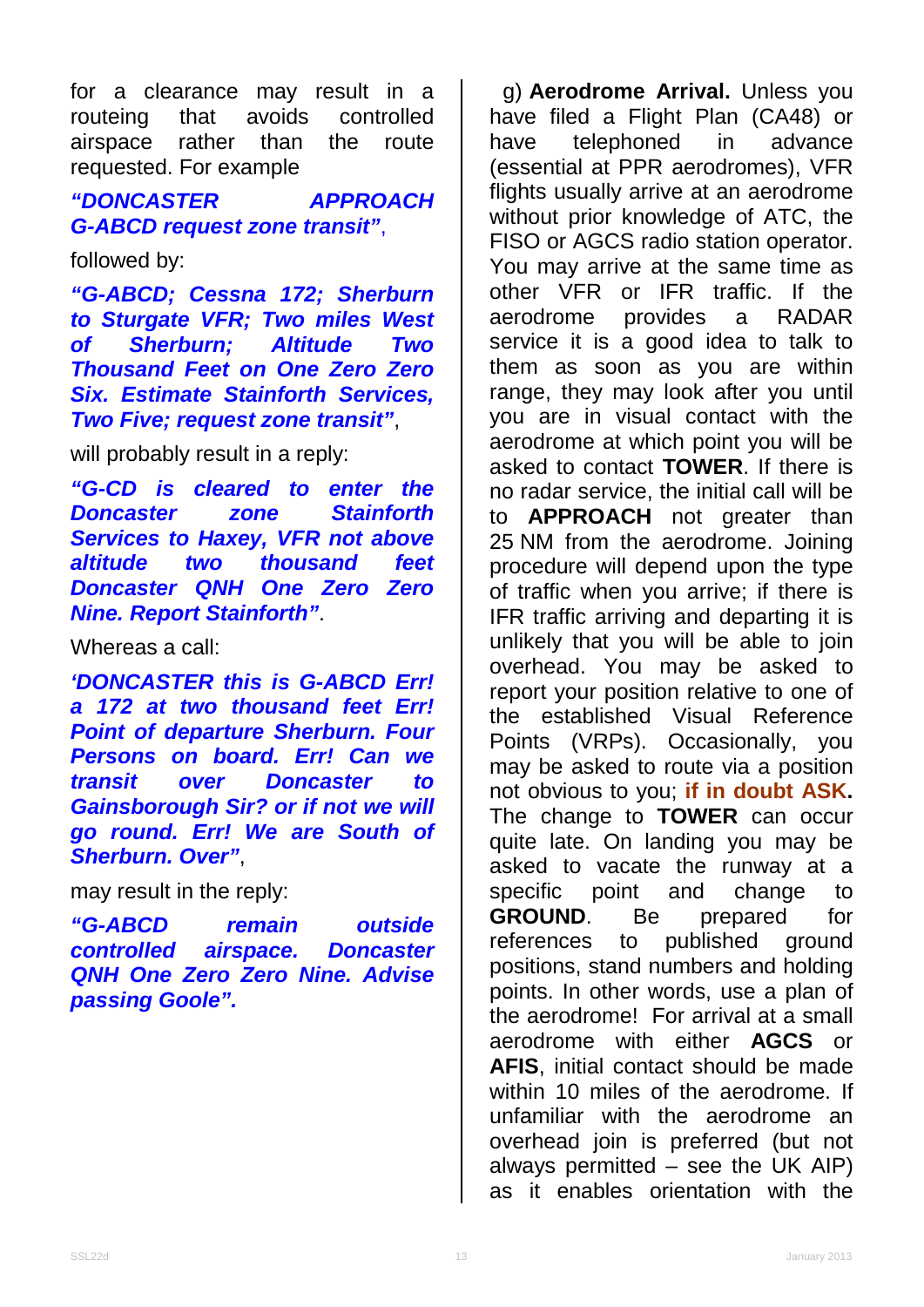aerodrome and circuit traffic. Remember you must establish radio contact with the aerodrome **BEFORE** you enter the ATZ. See General Aviation SafetySense Leaflet [6,](http://www.caa.co.uk/safetysenseleaflet06) '*Aerodrome Sense*'.

h) Any pilot arriving at an unfamiliar aerodrome will experience a high workload and may not recognise geographical features. The aircraft has to descend; there are checks to be completed and frequencies to be selected. It is essential to **LOOKOUT**, **listen out** and keep your wits about you. Be prepared, have a plan and select the required frequencies as far in advance as possible. **Check the Aeronautical Publication (AIP) and NOTAMs**  (both available on the AIS website [www.ais.org.uk\)](http://www.ais.org.uk/) **prior to departure use out-of-date documents.**

# **12 EMERGENCY PROCEDURES**

a) Fortunately emergencies are rare. However, there have been a number of occasions when a pilot has recognised the need to land as soon as possible (e.g. no oil pressure but the engine is still running OK) but has not wanted to 'make a fuss about it'. Clearly if a situation arises where there is a possibility of danger or a worsening situation it is in your best interest to make an URGENCY call, that way immediate help, or a priority landing, is available to prevent the situation getting out of hand.

b) **The states of EMERGENCY are**:

• **Distress**. (MAYDAY) A condition of being threatened by serious or imminent danger and of requiring immediate assistance.

• **Urgency**. (PAN PAN) A condition concerning the safety of an aircraft or other vehicle, or some person on board or within sight, *but does not require immediate assistance***.**

c) The EMERGENCY MESSAGE advises others:

- **Who you are!**
- **What the problem is,**
- **What you intend to do about it and**
- **Where you are!**

The format is as follows:

- **MAYDAY** (repeated three times) or **PAN PAN** (repeated three times).
- **STATION** addressed when appropriate.
- **CALLSIGN** (once).
- **TYPE** of Aircraft.
- **NATURE** of emergency.
- **INTENTION** of person in command.
- **POSITION – HEIGHT and HDG**.
- **Pilot qualification**: e.g. Student pilot, no instrument qualification, IMC rating or full Instrument Rating (IR) (Not required by ICAO).
- **Any other information** POB, endurance etc.

It is probable that in a real emergency you will not wish to be bothered with talking further on the radio. By ending the call: *MAYDAY OUT* you will convey the message that you do not expect a reply.

d) Further attention can be attracted in an emergency by selecting the appropriate code on the transponder:

| Emergency            | 7700 |
|----------------------|------|
| <b>Radio Failure</b> | 7600 |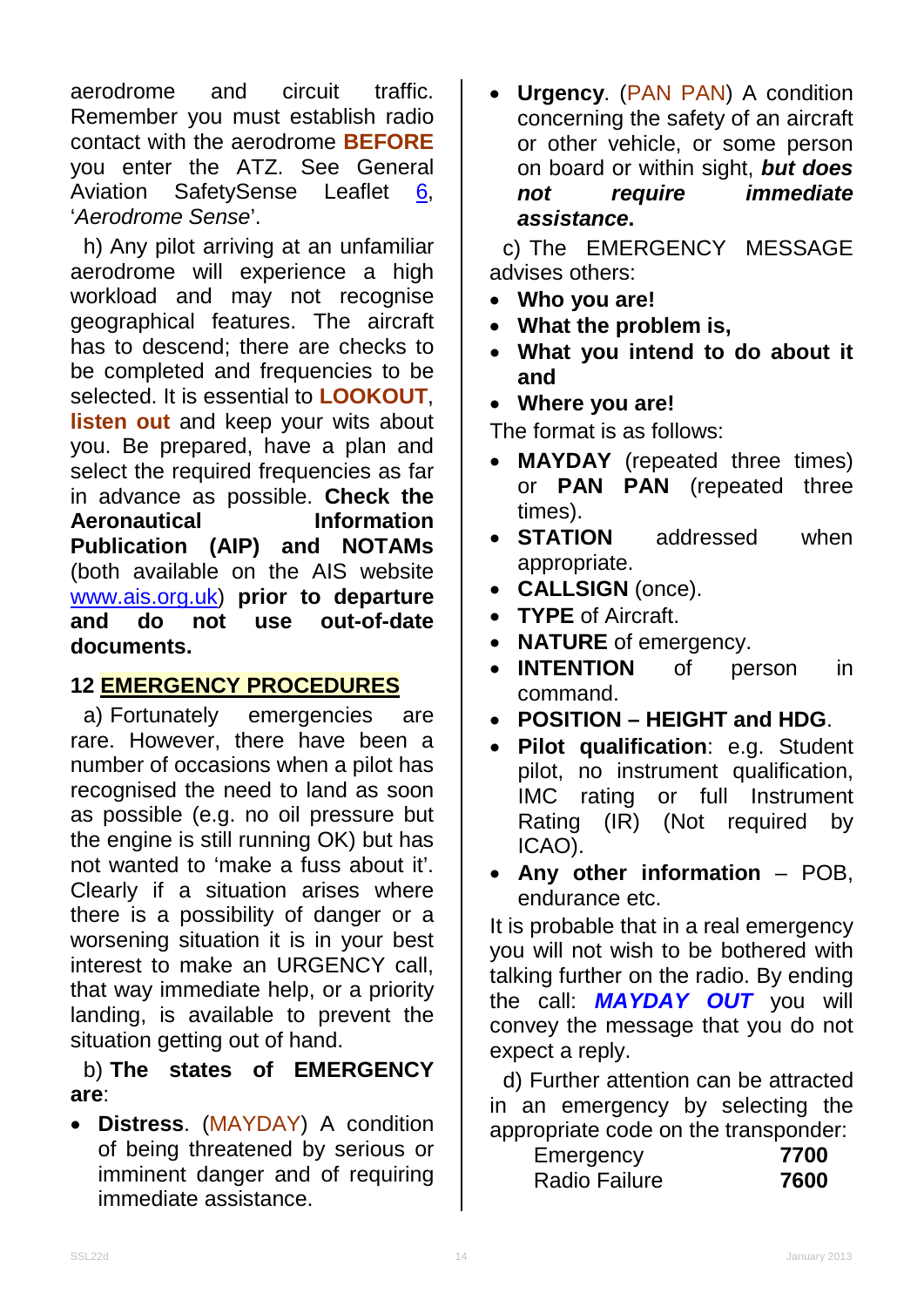# **13 THE PRACTICAL FRTOL COMMUNICATIONS TEST**

a) Candidates wishing to obtain an FRTOL are required to sit a written<br>examination and a practical examination and a practical communications test with an authorised RTF examiner. The practical test involves the use of an approved RTF simulator; this may provide basic radio facilities, or be a PC-based system with a moving map<br>and associated communications and associated communications equipment. The candidate is briefed to follow a typical light aircraft route from one aerodrome to another passing through a Military Air Traffic Zone (MATZ) and possibly at some stage into or through a CTR. The candidate is required to make all the appropriate radio calls and frequency selections as if he were actually flying the route. The examiner performs the function of an AGCS radio station operator, FISO or controller. Other aircraft may be heard so the candidate is required to listen out. At some stage there will be an emergency involving either the candidate or another aircraft. At all stages of the test the candidate is required to make the appropriate radio calls. There are a number of options available to the candidate and in most cases it is the

candidate's responsibility to select an appropriate agency with whom to communicate. The candidate is provided with a route map, a completed navigation flight plan and a list of all communications facilities available to him. The candidate must be familiar with the procedure for obtaining VHF Direction Finding (VDF) bearings from stations equipped with this facility.

b) A typical examination route would be for a C172 aircraft routeing from Shipdham in East Anglia to East Midlands Airport via Huntingdon and Melton Mowbray. The aircraft is equipped with a single-channel radio and a transponder with no Mode C. The pilot is assumed to be a PPL holder. On this particular route a LARS service is available for most of the route; it would be a shame not to use it. The route passes South of RAF Marham and then through the Combined MATZ (CMATZ) which existed at the map publication date at RAF Wittering and RAF Cottesmore, finally arriving at East Midlands, which is in Class D airspace. Special entry and exit lanes are provided to assist VFR and SVFR traffic.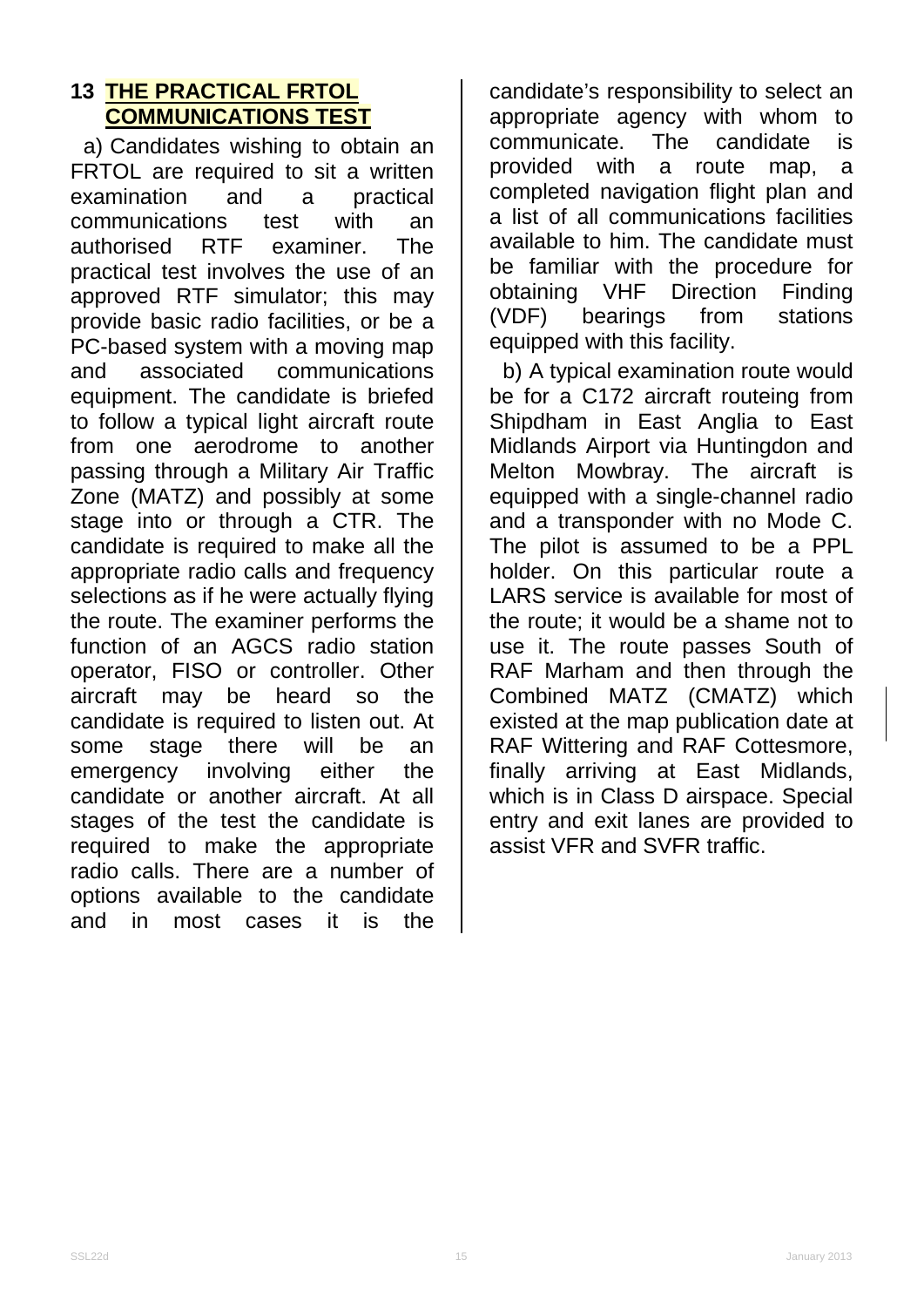# *MAP OF ROUTE (outdated 1:500,000 CAA VFR Chart)*



c) A typical narrative for the flight could be as follows:

*Note: for the sake of clarity numerals are used in this example in preference to spelling out numbers*.

*Shipdham Radio G-ZAON request radio check 119.550.*

G-ZAON Shipdham Radio Readability 5.

*G-ZAON; request airfield information; Taxi VFR to East Midlands, 2 POB, one hour.*

G-ON RW 20; Surface Wind 250/07; QNH 1009.

*RW 20; QNH 1009 G-ON.*

*G-ON Ready for departure***.**

G-ON traffic is a Cessna 152 on a half-mile FINAL.

### *ROGER G-ON.*

G-ON no reported traffic, surface wind 260/05.

### *Roger taking off G-ON.*

G-ON ROGER.

*G-ON overhead altitude 2,500 ft QNH 1009, changing to Marham 124.150.*

G-ON ROGER.

*Marham Approach G-ZAON request Traffic Service.*

G-ZAON Marham Approach pass your message.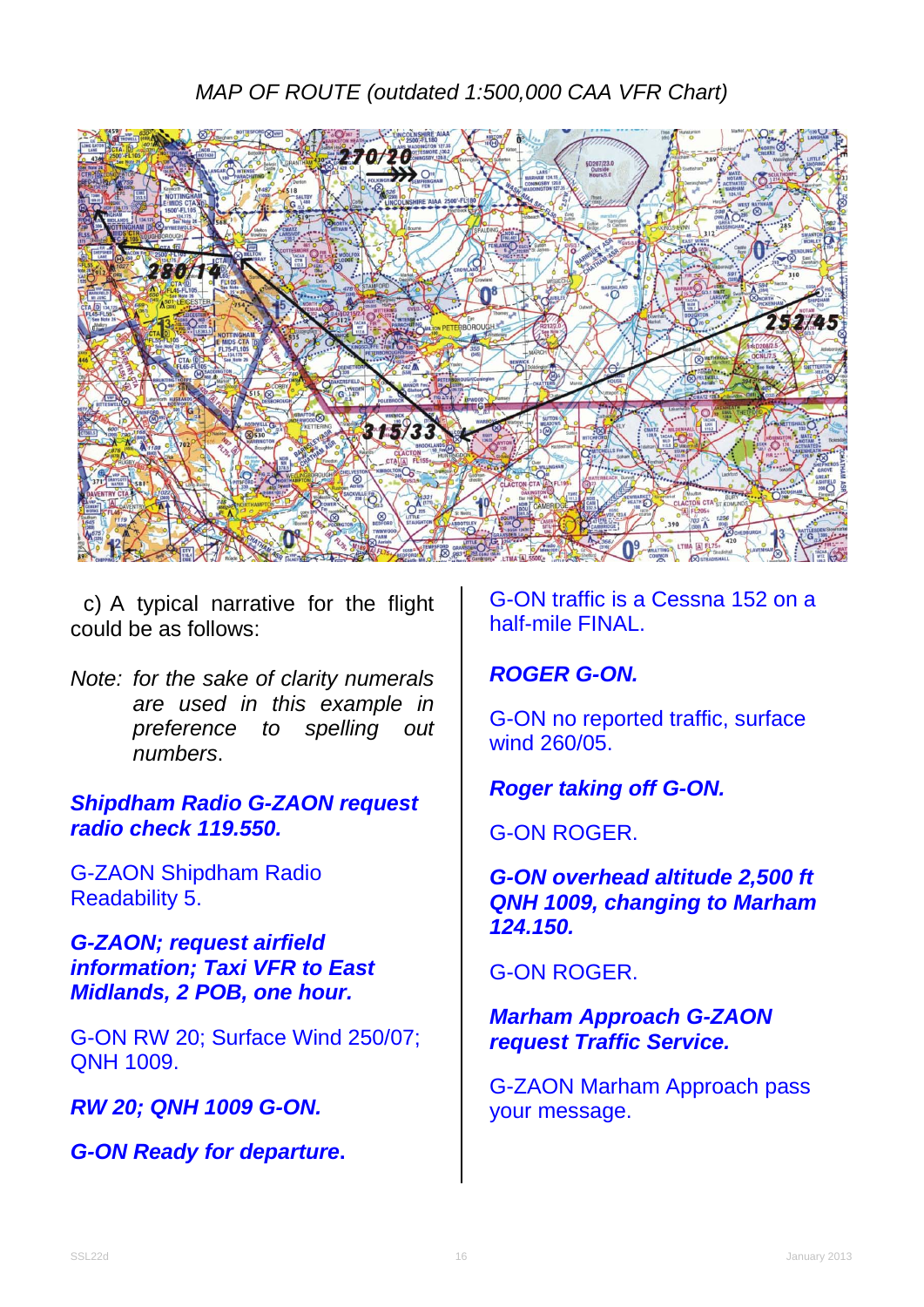*G-ZAON Cessna 172 Shipdham to East Midlands 2 miles North of Watton Altitude 2,500 ft 1009 Estimating Alconbury at 35 Request Traffic Service and Chatham Pressure.*

G-ON Chatham 1005, Squawk 2632.

*Chatham 1005, Squawk 2632, negative Charlie, G-ON.*

G-ON identified 8 miles SE of Marham; Basic Service; report passing Chatteris.

*Basic Service; WILCO G-ON.*

*G-ON 5 miles North of Ely request change to Cambridge 123.6 for VDF.*

G-ON Squawk 7000 contact Cambridge 123.6.

*Squawk 7000; Cambridge 123.6 G-ON.*

*Cambridge Homer G-ZAON request true bearing G-ZAON.*

G-ZAON Cambridge Homer transmit for bearing**.**

#### *True Bearing/ True Bearing G-ZAON request true bearing G-ZAON.*

G-ZAON Cambridge Homer true bearing 355 degrees class Bravo; I say again 355 degrees class Bravo.

*True bearing 355 degrees class Bravo; changing to Wyton 134.050 G-ZAON.*

# G-ON ROGER.

#### *Wyton Approach G-ZAON request Basic Service.*

G-ZAON Wyton approach pass your message.

*G-ZAON Cessna 172 Shipdham to East Midlands 2 miles South of Chatteris Altitude 2,500 ft 1005 Estimating Alconbury at 35 Request Basic Service.*

G-ON Basic Service; Report turning at Alconbury. The Wyton Circuit is active with three Vigilants.

*Basic Service, WILCO G-ON.*

*G-ON Overhead Alconbury 35 Altitude 2,500 ft 1005 Estimating Melton Mowbray at 03.*

G-ON ROGER Freecall Cottesmore on 130.2.

*Cottesmore 130.2 G-ON.*

*Cottesmore Approach G-ZAON request MATZ penetration.*

G-ZAON Cottesmore Approach pass your message.

*G- ZAON Cessna 172 Shipdham to East Midlands 3 miles South of Conington Altitude 2,500 ft Chatham 1005 Estimating Melton Mowbray at 03; request MATZ penetration; Traffic Service and Barnsley pressure.*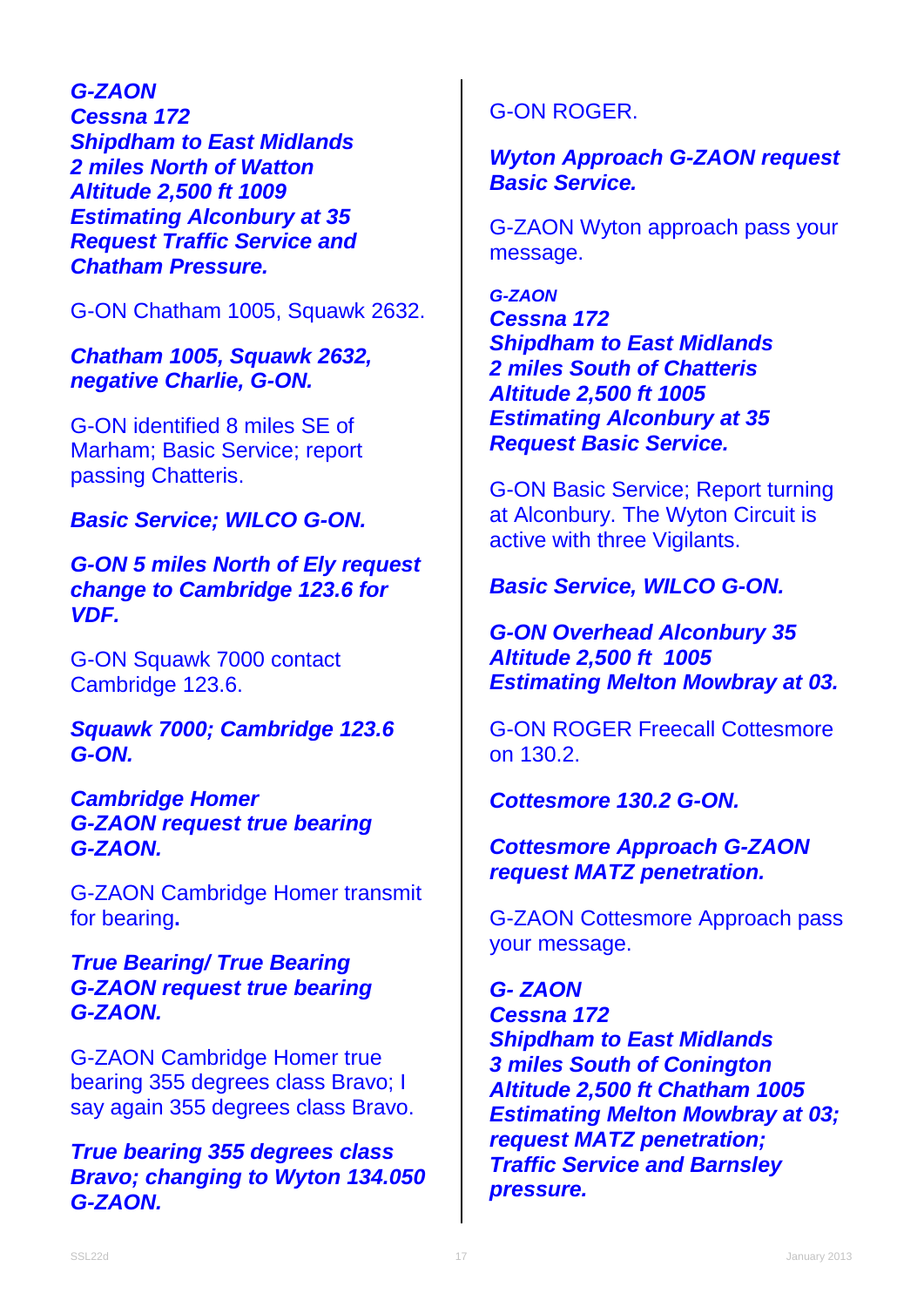G-ON Barnsley 1002 Squawk 6554.

### *Barnsley 1002 Squawk 6554 G-ON.*

G-ON identified; Traffic Service; maintain 2,500 ft Cottesmore QFE 993 hectopascals.

#### *Maintain height 2,500 ft QFE 993 hectopascals; Traffic Service, G-ON.*

G-ON ROGER, report abeam Oundle.

*WILCO G-ON.*

### *G-ON abeam Oundle.*

G-ON is cleared to cross the CMATZ at 2,500 ft QFE 993 hectopascals; maintain VFR; report abeam Oakham.

#### *Cleared to cross the CMATZ at height 2,500 ft 993 hectopascals; Wilco G-ON.*

*G-ON abeam Oakham.*

G-ON Squawk 7362.

# *Squawk 7362 G-ON.*

G-ON contact East Midlands Radar 119.650.

#### *East Midlands Radar 119.650 G-ON.*

(If possible listen to East Midlands ATIS 128.225 MHz to obtain airfield information.)

*East Midlands Radar G-ZAON inbound from Shipdham with*  **Information 'Golf'** (the ATIS code). G-ZAON Stand-by.

G-ON expect zone entry via the Shepshed Lane VFR; RW 27 surface wind 270/08 QFE 998 hectopascals, report approaching Shepshed.

### *Route via the Shepshed Lane RW 27 QFE 998 hectopascals, G-ON.*

*Approaching the Shepshed Lane, G-ON.*

G-ON Cleared to enter the zone VFR report field in sight.

### *Clear to enter the Zone VFR, WILCO G-ON.*

# *G-ON Field in Sight.*

G-ON contact East Midlands Tower 124.0.

*East Midlands Tower 124.0 G-ON.*

*East Midlands Tower G-ZAON.*

G-ZAON join left base RW 27; QFE 998 hectopascals; No. 2 to a Boeing 737 on a 1 mile FINAL.

*Join left base RW 27; QFE 998 hectopascals; No. 2. G-ZAON.*

G-ON report FINAL caution [wake](http://www.caa.co.uk/application.aspx?categoryid=33&pagetype=65&applicationid=11&mode=detail&id=1169) turbulence the recommended spacing is 6 miles.

*WILCO G-ON.*

# *G-ON FINAL.*

G-ON continue approach surface wind 265/07.

# *Continue approach G-ON.*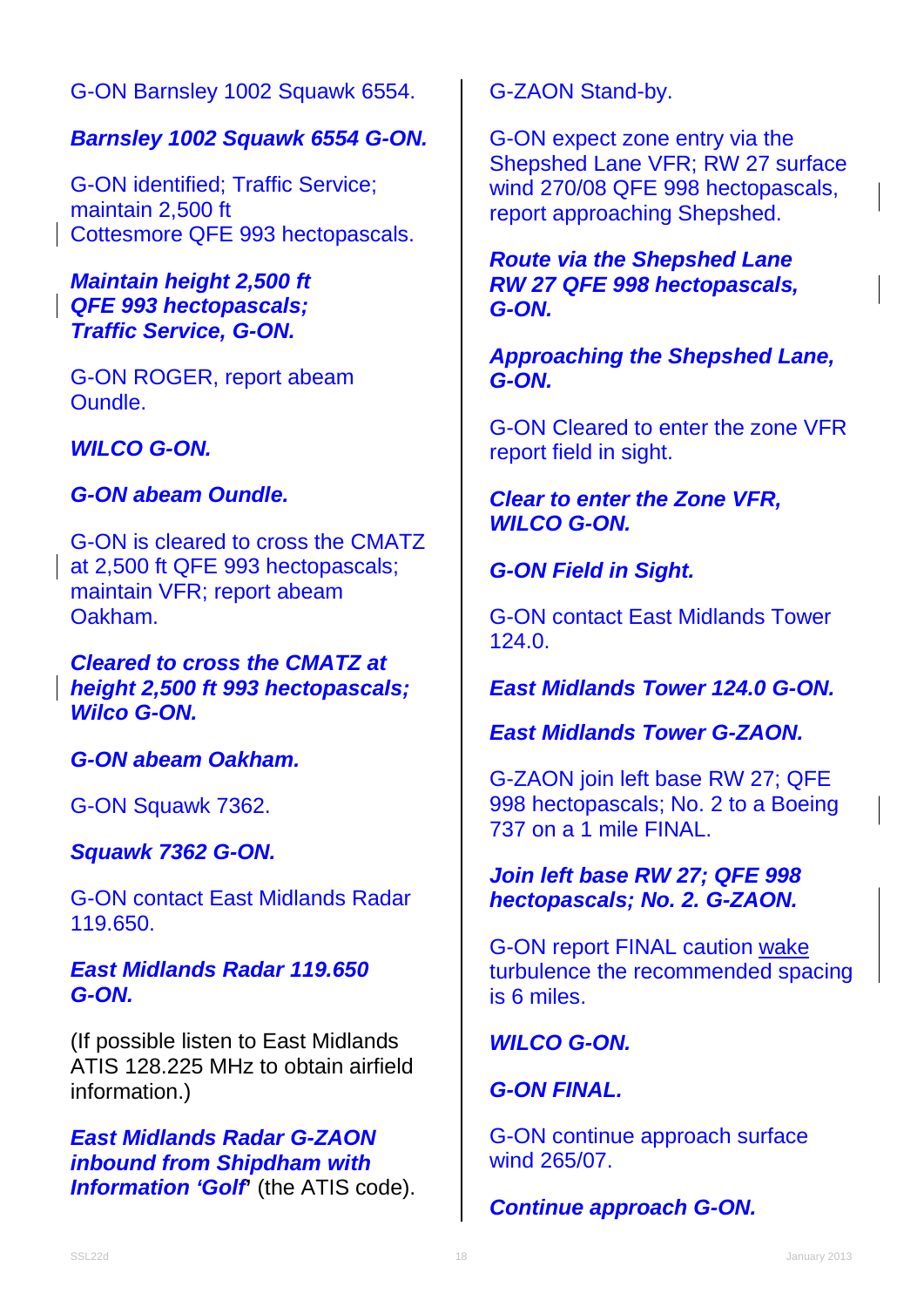G-ON Cleared to land RW 27 surface wind 270/07.

# *Cleared to land RW 27 G-ON.*

G-ON landing time 1417 vacate next left.

### *Vacate next Left, G-ON.*

G-ON contact East Midlands Ground 121.9.

# *Ground 121.9 G-ON.*

#### *East Midlands Ground G-ZAON Runway vacated.*

G-ZAON turn right onto taxi-way Alpha turn left at Alpha 2 for the flying club.

### *Taxi-way Alpha via Alpha 2 for the Flying Club G-ZAON.*

G-ON report closing down.

### *WILCO G-ON.*

### *G-ON Closing Down.*

Notes:

At some stage in the practical test the candidate will be required to make both Urgency and Emergency calls. They must be made in accordance with [CAP 413.](http://www.caa.co.uk/cap413) Failure to make these calls correctly will result in a mandatory failure of the test. Candidates will also be required to obtain weather information, and request VHF direction finding (DF).

 RTF practical tests, consisting of planning, briefing, practical test and de-brief, are conducted using an approved RTF simulator where the candidate must be isolated from the examiner. Only Authorised RTF Examiners may conduct this test. Tests may not be conducted in an aircraft, with the candidate in the same room as the examiner, or without the RTF simulator equipment.

 A radiotelephony training [record](http://www.caa.co.uk/srg1171)   $form SRG 1171$  $form SRG 1171$  $form SRG 1171$  is available on the  $SRG/PID$  website to enable</u> SRG/PLD website to enable candidates to cover all test items with their flight instructor.

Useful References:

[CAP 413](http://www.caa.co.uk/cap413) *Radiotelephony Manual* and [Supplement 3](http://www.caa.co.uk/cap413radiotelephonysupplement3) '*Reference Guide to UK Phraseology for GA Pilots*'.

For overseas flights – the European GA Safety Team (EGAST) has published a similar [Radiotelephony](https://easa.europa.eu/essi/egast/wp-content/uploads/2011/03/EGAST_Radiotelephony-guide-for-VFR-pilots.pdf)  [Guide for VFR pilots](https://easa.europa.eu/essi/egast/wp-content/uploads/2011/03/EGAST_Radiotelephony-guide-for-VFR-pilots.pdf) using ICAO phraseology on their website: www.easa.europa.eu/essi/egast.

A list of all UK authorised RTF [Examiners](http://www.caa.co.uk/rtexaminers) can be found on the SRG/PLD website.

CAA Flight Safety Poster ['Cut the](http://www.caa.co.uk/application.aspx?catid=33&pagetype=65&appid=11&mode=detail&id=2164)  [Chat'](http://www.caa.co.uk/application.aspx?catid=33&pagetype=65&appid=11&mode=detail&id=2164).

CAA publications can be viewed or downloaded from the CAA website [www.caa.co.uk.](http://www.caa.co.uk/) Many are available in printed form for purchase from TSO.